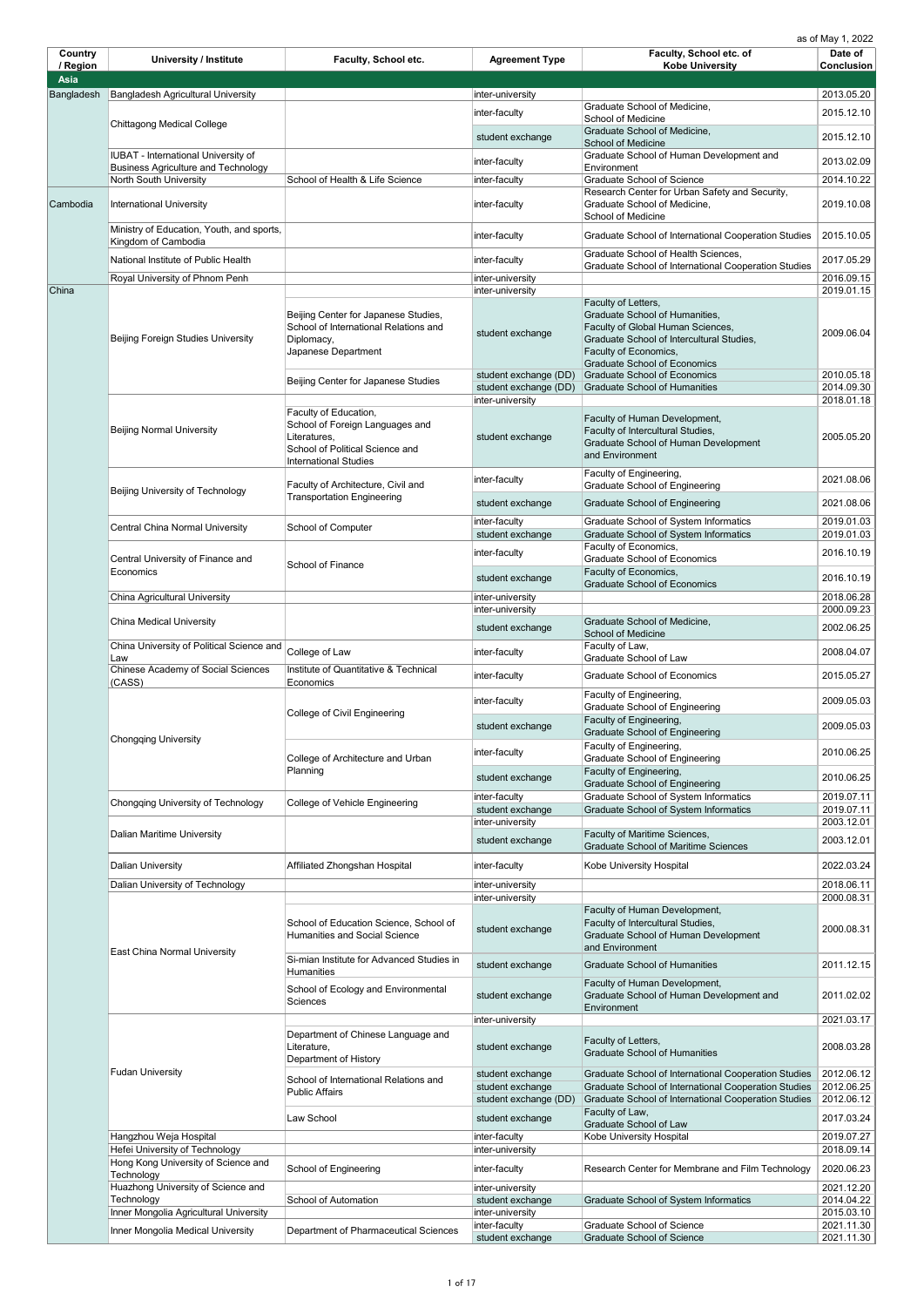| Country<br>/ Region | <b>University / Institute</b>       | Faculty, School etc.                                              | <b>Agreement Type</b>             | Faculty, School etc. of<br><b>Kobe University</b>                                                             | Date of $\vert$<br><b>Conclusion</b> |
|---------------------|-------------------------------------|-------------------------------------------------------------------|-----------------------------------|---------------------------------------------------------------------------------------------------------------|--------------------------------------|
| (China)             |                                     |                                                                   | inter-university                  | Research Institute for Economics and Business                                                                 | 2016.08.24                           |
|                     | <b>Jilin University</b>             | <b>School of Economics</b>                                        | inter-faculty                     | Administration,<br><b>Graduate School of Economics</b>                                                        | 2014.11.21                           |
|                     | Lanzhou University                  | Law School                                                        | inter-faculty                     | <b>Graduate School of Law</b>                                                                                 | 2015.07.20                           |
|                     |                                     |                                                                   | student exchange                  | <b>Graduate School of Law</b><br><b>Faculty of Global Human Sciences</b>                                      | 201507.20                            |
|                     | Minzu University of China           | School of Ethnology and Sociology                                 | inter-faculty                     | <b>Graduate School of Intercultural Studies</b>                                                               | 2014.09.03                           |
|                     |                                     | School of History                                                 | student exchange                  | Faculty of Global Human Sciences,<br><b>Graduate School of Intercultural Studies</b>                          | 2014.09.03                           |
|                     |                                     |                                                                   | inter-university                  | <b>Graduate School of Economics</b>                                                                           | 2019.05.07<br>2010.12.06             |
|                     | Nankai University                   | <b>School of Economics</b>                                        | inter-faculty<br>student exchange | <b>Graduate School of Economics</b>                                                                           | 2010.12.06                           |
|                     |                                     |                                                                   | inter-university                  |                                                                                                               | 2018.05.11                           |
|                     | <b>Nanjing Tech University</b>      |                                                                   | student exchange                  | Graduate School of Engineering,<br>Graduate School of Science, Technology and<br>Innovation                   | 2018.05.21                           |
|                     |                                     | Membrane Science and Technology<br><b>Research Center</b>         | inter-faculty                     | Research Center for Membrane and Film Technology                                                              | 2020.05.25                           |
|                     | <b>Nanjing University</b>           |                                                                   | inter-university                  |                                                                                                               | 2017.02.17                           |
|                     |                                     |                                                                   | student exchange                  | University-wide                                                                                               | 2017.02.17                           |
|                     | Ningbo University                   | <b>The Medical School</b>                                         | inter-faculty<br>student exchange | <b>Graduate School of Science</b><br><b>Graduate School of Science</b>                                        | 2011.08.31<br>2011.08.31             |
|                     |                                     |                                                                   | inter-university                  |                                                                                                               | 2016.03.17                           |
|                     |                                     | <b>Foreign Studies College</b>                                    | student exchange                  | Faculty of Letters,                                                                                           | 2017.03.09                           |
|                     | Northeastern University             |                                                                   |                                   | <b>Graduate School of Humanities</b><br>Faculty of Engineering,                                               |                                      |
|                     |                                     | College of Resources and Civil                                    | inter-faculty                     | <b>Graduate School of Engineering</b>                                                                         | 2013.03.29                           |
|                     |                                     | Engineering                                                       | student exchange                  | Faculty of Engineering,                                                                                       | 2013.03.29                           |
|                     |                                     |                                                                   |                                   | <b>Graduate School of Engineering</b>                                                                         |                                      |
|                     |                                     | College of Liberal Arts, Journalism and                           | inter-university                  | Faculty of Letters,                                                                                           | 2006.09.06                           |
|                     | Ocean University of China           | Communication,                                                    |                                   | Graduate School of Humanities,                                                                                |                                      |
|                     |                                     | College of Oceanic and Atmospheric<br><b>Sciences</b>             | student exchange                  | <b>Graduate School of Maritime Sciences,</b><br><b>Faculty of Maritime Sciences</b>                           | 2016.10.10                           |
|                     |                                     |                                                                   | inter-university                  |                                                                                                               | 2000.10.10                           |
|                     |                                     |                                                                   | student exchange                  | Faculty of Economics,                                                                                         | 2018.06.12                           |
|                     |                                     | National School of Development                                    | faculty exchange                  | <b>Graduate School of Economics</b><br>Faculty of Economics,                                                  | 2018.06.12                           |
|                     | <b>Peking University</b>            |                                                                   |                                   | <b>Graduate School of Economics</b><br>Faculty of Economics,                                                  |                                      |
|                     |                                     | <b>School of Economics</b>                                        | student exchange                  | <b>Graduate School of Economics</b>                                                                           | 2020.09.03                           |
|                     |                                     |                                                                   | student exchange                  | <b>School of Business Administration</b>                                                                      | 2020.09.03                           |
|                     |                                     | Department of Law                                                 | inter-faculty                     | Faculty of Law<br>Research Institute for Economics and Business                                               | 1996.01.23                           |
|                     |                                     | <b>School of Economics</b>                                        | inter-faculty                     | Administration                                                                                                | 2016.03.20                           |
|                     |                                     | The Affiliated Hospital of Qingdao<br><b>University</b>           | inter-faculty                     | <b>Kobe University Hospital</b>                                                                               | 2015.03.16                           |
|                     | <b>Qingdao University</b>           | School of Chemistry and Chemical                                  | inter-faculty                     | <b>Graduate School of Science</b>                                                                             | 2019.05.31                           |
|                     |                                     | Engineering                                                       | student exchange                  | <b>Graduate School of Science</b>                                                                             | 2019.05.31<br>2014.03.21             |
|                     | Renmin University of China          |                                                                   | inter-university                  | Faculty of Global Human Sciences,<br><b>Graduate School of Intercultural Studies</b><br>Faculty of Economics, |                                      |
|                     |                                     |                                                                   | student exchange                  | Graduate School of Economics,<br>Faculty of Law,<br><b>Graduate School of Law</b>                             | 2014.03.21                           |
|                     |                                     |                                                                   | inter-university                  |                                                                                                               | 2000.05.08                           |
|                     | <b>Shangdong University</b>         |                                                                   | student exchange                  | Faculty of Letters,<br><b>Graduate School of Humanities</b>                                                   | 2009.02.24                           |
|                     |                                     |                                                                   | inter-university                  |                                                                                                               | 2019.10.22                           |
|                     |                                     |                                                                   | student exchange                  | University-wide                                                                                               | 2009.04.09                           |
|                     | Shanghai Jiao Tong University       | <b>School of Mechanical Engineering</b>                           | student exchange                  | Faculty of Maritime Sciences,<br><b>Graduate School of Maritime Sciences</b>                                  | 2010.05.10                           |
|                     |                                     | School of Naval Architecture, Ocean &<br><b>Civil Engineering</b> | student exchange                  | Faculty of Maritime Sciences,<br><b>Graduate School of Maritime Sciences</b>                                  | 2010.05.10                           |
|                     |                                     |                                                                   | inter-university                  |                                                                                                               | 2003.10.01                           |
|                     | Shanghai Maritime University        |                                                                   | student exchange                  | Faculty of Maritime Sciences,                                                                                 | 2003.10.01                           |
|                     |                                     |                                                                   | inter-faculty                     | <b>Graduate School of Maritime Sciences</b><br>Graduate School of Law,                                        | 2014.07.04                           |
|                     |                                     | The Law School                                                    |                                   | Faculty of Law                                                                                                |                                      |
|                     | <b>Shantou University</b>           |                                                                   | student exchange                  | Faculty of Law,<br><b>Graduate School of Law</b>                                                              | 2014.07.04                           |
|                     |                                     | <b>Medical College</b>                                            | inter-faculty                     | <b>Graduate School of Science</b>                                                                             | 2019.07.18                           |
|                     |                                     |                                                                   | student exchange                  | <b>Graduate School of Science</b>                                                                             | 2019.07.18                           |
|                     | <b>Sichuan University</b>           |                                                                   | inter-university                  | Faculty of Engineering,                                                                                       | 2017.03.13                           |
|                     |                                     | School of Civil Engineering,                                      | inter-faculty                     | Graduate School of Engineering,<br>Research Center for Urban Safety and Security                              | 2009.02.24                           |
|                     | Southwest Jiaotong University       | <b>School of Architecture</b>                                     | student exchange                  | Faculty of Engineering,<br>Graduate School of Engineering,<br>Research Center for Urban Safety and Security   | 2009.02.24                           |
|                     | Sun Yat-Sen University              |                                                                   | inter-university                  | Faculty of Letters,                                                                                           | 2000.07.17                           |
|                     |                                     |                                                                   | student exchange                  | <b>Graduate School of Humanities</b>                                                                          | 2000.07.17                           |
|                     | The Chinese University of Hong Kong |                                                                   | inter-university*, **             |                                                                                                               | 2019.02.18                           |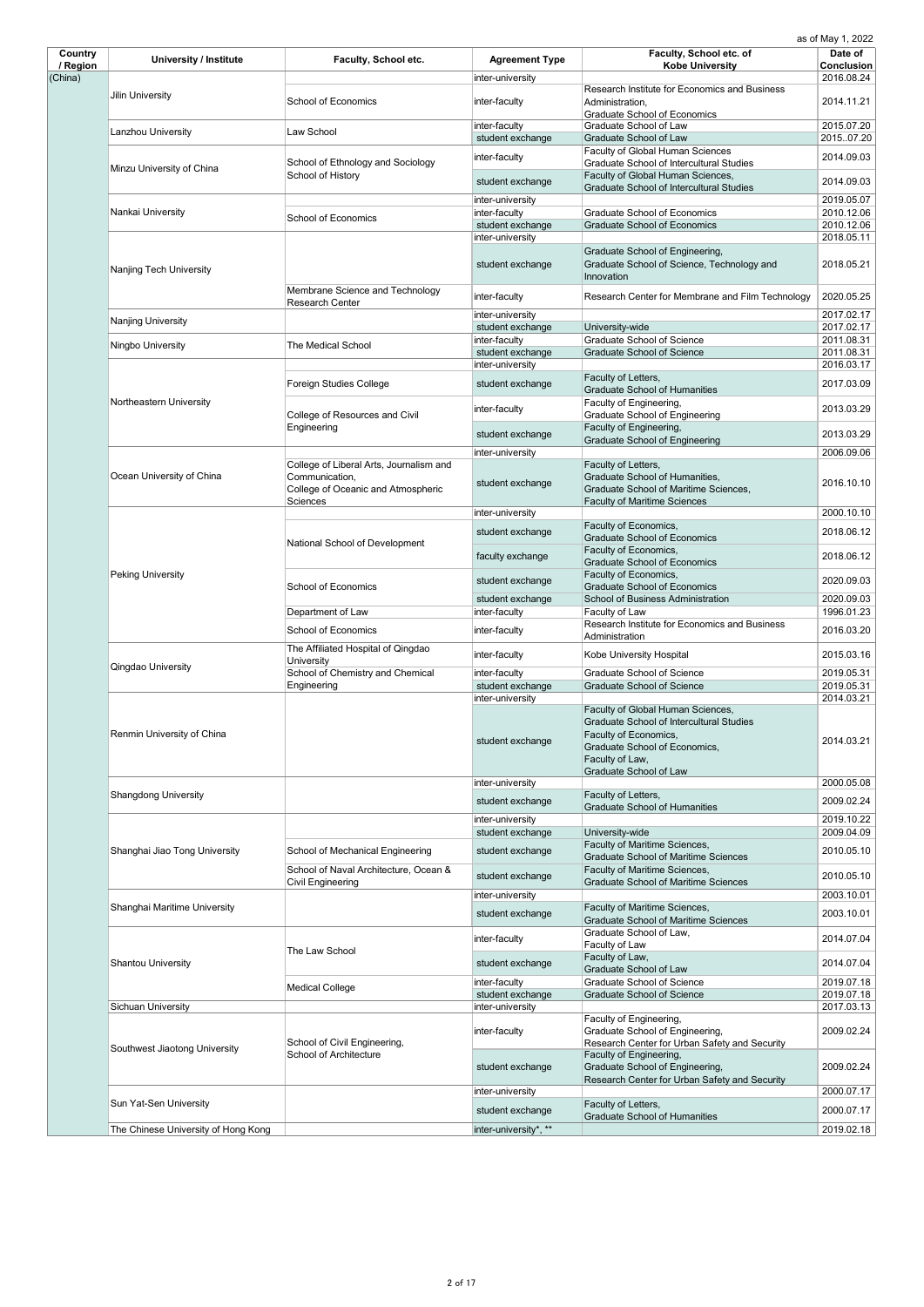| Country             | <b>University / Institute</b>                | <b>Faculty, School etc.</b>                                                                                                                                           | <b>Agreement Type</b>                     | Faculty, School etc. of                                                                                                                                                                                   | Date of                         |
|---------------------|----------------------------------------------|-----------------------------------------------------------------------------------------------------------------------------------------------------------------------|-------------------------------------------|-----------------------------------------------------------------------------------------------------------------------------------------------------------------------------------------------------------|---------------------------------|
| / Region<br>(China) |                                              |                                                                                                                                                                       | inter-university                          | <b>Kobe University</b>                                                                                                                                                                                    | <b>Conclusion</b><br>2016.06.28 |
|                     | The University of Hong Kong                  | Faculty of Arts                                                                                                                                                       | student exchange                          | Faculty of Letters,<br><b>Graduate School of Humanities,</b><br>Faculty of Global Human Sciences,<br>Graduate School of Intercultural Studies,<br>Graduate School of Human Development and<br>Environment | 2019.05.17                      |
|                     |                                              | Faculty of Law                                                                                                                                                        | student exchange                          | Faculty of Law,<br><b>Graduate School of Law</b>                                                                                                                                                          | 2021.12.02                      |
|                     |                                              | <b>School of Nursing</b>                                                                                                                                              | student exchange                          | Graduate School of Health Sciences,<br><b>School of Medicine</b>                                                                                                                                          | 2019.06.12                      |
|                     |                                              | <b>Faculty of Business and Economics</b>                                                                                                                              | student exchange                          | <b>School of Business Administration</b>                                                                                                                                                                  | 2020.05.26                      |
|                     | <b>Tiangong University</b>                   | National Center for International Joint<br>Research on Membrane Science and<br>Technology / State Key Laboratory of<br>Separation Membranes and Membrane<br>Processes | inter-faculty                             | Research Center for Membrane and Film Technology                                                                                                                                                          | 2020.11.18                      |
|                     | <b>Tianjin University</b>                    | School of Architecture                                                                                                                                                | inter-faculty                             | Faculty of Engineering,<br><b>Graduate School of Engineering</b>                                                                                                                                          | 2014.10.01                      |
|                     |                                              |                                                                                                                                                                       | student exchange                          | Faculty of Engineering,<br><b>Graduate School of Engineering</b>                                                                                                                                          | 2014.10.01                      |
|                     | <b>Tianjin Medical University</b>            |                                                                                                                                                                       | inter-faculty                             | Graduate School of Medicine,<br>School of Medicine,<br>Kobe University Hospital                                                                                                                           | 2019.05.28                      |
|                     | <b>Tongji University</b>                     | <b>College of Civil Engineering</b>                                                                                                                                   | inter-faculty                             | Faculty of Engineering,<br><b>Graduate School of Engineering</b>                                                                                                                                          | 2017.02.20                      |
|                     |                                              |                                                                                                                                                                       | student exchange                          | Faculty of Engineering,<br><b>Graduate School of Engineering</b>                                                                                                                                          | 2017.02.20                      |
|                     |                                              |                                                                                                                                                                       | inter-university<br>student exchange      | University-wide                                                                                                                                                                                           | 2021.02.23<br>2021.02.23        |
|                     | <b>Tsinghua University</b>                   | Center for Membrane Engineering and                                                                                                                                   | inter-faculty                             | Research Center for Membrane and Film Technology                                                                                                                                                          | 2020.11.02                      |
|                     | University of Chinese Academy of<br>Sciences | Technology                                                                                                                                                            | inter-university                          |                                                                                                                                                                                                           | 2018.02.07                      |
|                     | University of Macau                          | Faculty of Law                                                                                                                                                        | inter-faculty*                            | Faculty of Law,<br><b>Graduate School of Law</b>                                                                                                                                                          | 2016.02.29                      |
|                     |                                              |                                                                                                                                                                       | inter-university                          |                                                                                                                                                                                                           | 2016.04.26                      |
|                     | <b>Wuhan University</b>                      | School of Foreign Languages and                                                                                                                                       | student exchange<br>student exchange (DD) | University-wide<br><b>Graduate School of Economics</b>                                                                                                                                                    | 2016.04.26<br>2012.12.10        |
|                     |                                              | Literature                                                                                                                                                            | student exchange (DD)                     | <b>Faculty of Economics</b>                                                                                                                                                                               | 2015.03.23                      |
|                     | Wuhan University of Technology               | <b>School of Automotive Engineering</b>                                                                                                                               | inter-faculty<br>student exchange         | <b>Graduate School of System Informatics</b><br><b>Graduate School of System Informatics</b>                                                                                                              | 2019.07.14<br>2019.07.14        |
|                     | <b>Xiamen University</b>                     |                                                                                                                                                                       | inter-university                          |                                                                                                                                                                                                           | 2015.01.23                      |
|                     | Xi'an Jiaotong University                    | School of Law                                                                                                                                                         | student exchange<br>inter-university      | Graduate School of Law                                                                                                                                                                                    | 2014.12.01<br>2018.08.21        |
|                     | <b>Zhejiang University</b>                   |                                                                                                                                                                       | inter-university                          |                                                                                                                                                                                                           | 2020.12.01                      |
|                     |                                              | <b>College of Economics</b>                                                                                                                                           | inter-faculty<br>student exchange         | <b>Graduate School of Economics</b><br><b>Graduate School of Economics</b>                                                                                                                                | 2009.06.09<br>2009.06.09        |
|                     |                                              | School of Humanities,<br>College of Media and International Culture                                                                                                   | inter-faculty                             | Faculty of Global Human Sciences,<br>Graduate School of Intercultural Studies,<br>Graduate School of Human Development<br>and Environment                                                                 | 2007.01.29                      |
|                     |                                              |                                                                                                                                                                       | student exchange                          | Faculty of Global Human Sciences,<br>Graduate School of Intercultural Studies,<br><b>Graduate School of Human Development</b><br>and Environment                                                          | 2007.01.29                      |
|                     |                                              | Law School                                                                                                                                                            | inter-faculty                             | Faculty of Law,<br>Graduate School of Law                                                                                                                                                                 | 2008.04.07                      |
|                     |                                              |                                                                                                                                                                       | student exchange                          | Faculty of Law,<br><b>Graduate School of Law</b>                                                                                                                                                          | 2008.04.07                      |
|                     |                                              | <b>Engineering Research Center for</b><br><b>Membrane and Water Treatment</b>                                                                                         | inter-faculty                             | Research Center for Membrane and Film Technology                                                                                                                                                          | 2020.08.11                      |
|                     |                                              | Department of Fine Arts                                                                                                                                               | inter-faculty<br>student exchange         | <b>Graduate School of Intercultural Studies</b><br><b>Graduate School of Intercultural Studies</b>                                                                                                        | 2006.05.18<br>2006.05.18        |
|                     | <b>Zhengzhou University</b>                  | School of Mechanics and Engineering                                                                                                                                   | inter-faculty                             | Faculty of Engineering,<br><b>Graduate School of Engineering</b>                                                                                                                                          | 2017.02.20                      |
|                     |                                              | Science                                                                                                                                                               | student exchange                          | Faculty of Engineering,<br><b>Graduate School of Engineering</b>                                                                                                                                          | 2017.02.20                      |
|                     | Zhongnan University of Economics and         | Faculty of Law, Faculty of Foreign                                                                                                                                    | inter-university                          |                                                                                                                                                                                                           | 2001.03.16                      |
|                     | Law                                          | Language Studies                                                                                                                                                      | student exchange                          | <b>Graduate School of Law</b><br>Molecular Photoscience Research Center,                                                                                                                                  | 2019.06.26                      |
| India               | Indian Institute of Technology Kanpur        | Department of Chemistry                                                                                                                                               | inter-faculty                             | Faculty of Science,<br><b>Graduate School of Science</b>                                                                                                                                                  | 2020.05.22                      |
|                     |                                              |                                                                                                                                                                       | student exchange                          | Faculty of Science,<br><b>Graduate School of Science</b>                                                                                                                                                  | 2020.05.22                      |
| Indonesia           |                                              |                                                                                                                                                                       | inter-university                          |                                                                                                                                                                                                           | 2018.07.17                      |
|                     | Airlangga University                         | <b>Faculty of Medicine</b>                                                                                                                                            | student exchange                          | Graduate School of Medicine,<br>School of Medicine,<br><b>Graduate School of Health Sciences</b>                                                                                                          | 2018.09.04                      |
|                     |                                              | <b>Faculty of Veterinary Medicine</b>                                                                                                                                 | student exchange                          | Graduate School of Medicine,<br>School of Medicine,<br><b>Graduate School of Health Sciences</b>                                                                                                          | 2018.09.03                      |
|                     |                                              |                                                                                                                                                                       | inter-faculty                             | Graduate School of Medicine,<br><b>School of Medicine</b>                                                                                                                                                 | 2013.10.08                      |
|                     |                                              | Faculty of Medicine                                                                                                                                                   | student exchange                          | Graduate School of Medicine,<br><b>School of Medicine</b>                                                                                                                                                 | 2013.10.08                      |
|                     | <b>Andalas University</b>                    | <b>Faculty of Mathematics and Natural</b>                                                                                                                             | inter-faculty                             | Faculty of Engineering,<br>Graduate School of Engineering,                                                                                                                                                | 2017.08.08                      |
|                     |                                              | <b>Sciences</b>                                                                                                                                                       | student exchange                          | Faculty of Engineering,<br>Graduate School of Engineering,                                                                                                                                                | 2017.08.08                      |
|                     |                                              | <b>Faculty of Agricultural Technology</b>                                                                                                                             | inter-faculty                             | <b>Graduate School of Agricultural Science</b>                                                                                                                                                            | 2019.04.01                      |
|                     | <b>IPB University</b>                        |                                                                                                                                                                       | inter-university                          |                                                                                                                                                                                                           | 2012.04.03                      |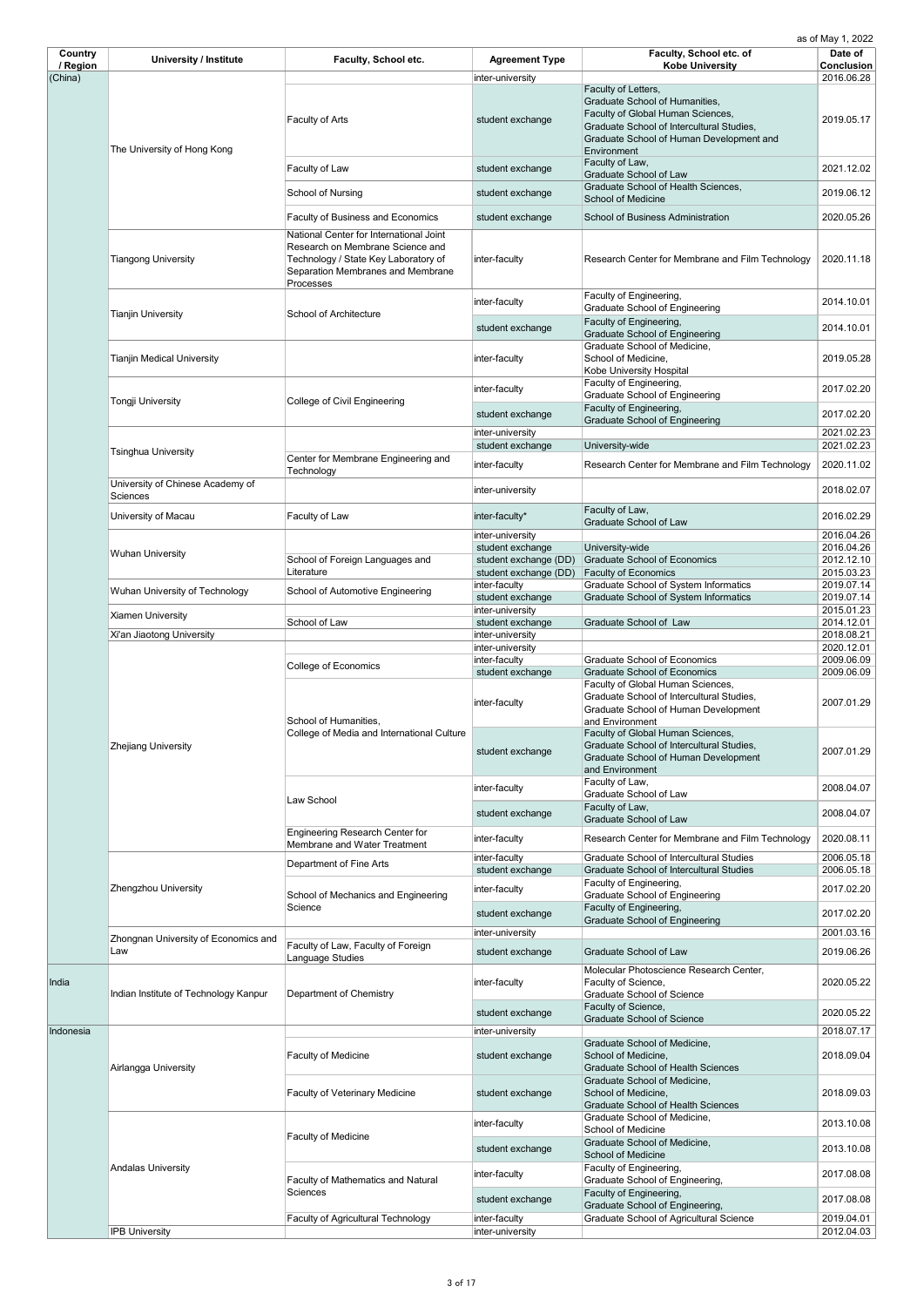| Country<br>/ Region | <b>University / Institute</b>           | <b>Faculty, School etc.</b>                                   | <b>Agreement Type</b> | Faculty, School etc. of<br><b>Kobe University</b>                                                       | Date of<br><b>Conclusion</b> |
|---------------------|-----------------------------------------|---------------------------------------------------------------|-----------------------|---------------------------------------------------------------------------------------------------------|------------------------------|
| (Indonesia)         |                                         |                                                               | inter-faculty         | Graduate School of Medicine,                                                                            | 2014.11.07                   |
|                     | <b>Diponegoro University</b>            | <b>Faculty of Medicine</b>                                    | student exchange      | <b>School of Medicine</b><br>Graduate School of Medicine,                                               | 2014.11.07                   |
|                     |                                         |                                                               | inter-university      | <b>School of Medicine</b>                                                                               | 2012.04.11                   |
|                     |                                         |                                                               |                       | Graduate school of Intercultural Studies,                                                               |                              |
|                     |                                         | <b>Faculty of Cultural Sciences</b>                           | student exchange      | <b>Faculty of Global Human Science</b>                                                                  | 2013.11.26                   |
|                     |                                         | <b>Faculty of Medicine</b>                                    | student exchange      | Graduate School of Medicine,<br><b>School of Medicine</b>                                               | 2012.11.27                   |
|                     |                                         |                                                               | student exchange      | <b>Graduate School of Health Sciences</b>                                                               | 2013.03.20                   |
|                     |                                         | <b>Faculty of Engineering</b>                                 | student exchange (DD) | Graduate School of International Cooperation Studies                                                    | 2015.08.31                   |
|                     |                                         | <b>Faculty of Economics and Business</b>                      | student exchange (DD) | Graduate School of International Cooperation Studies                                                    | 2014.12.15                   |
|                     | Gadjah Mada University                  | <b>Faculty of Social and Political Sciences</b>               | student exchange (DD) | <b>Graduate School of International Cooperation Studies</b>                                             | 2015.12.18                   |
|                     |                                         | Faculty of Medicine, Public Health and                        | student exchange (DD) | <b>Graduate School of Medicine</b>                                                                      | 2021.07.09                   |
|                     |                                         | <b>Nursing</b>                                                | student exchange (DD) | <b>Graduate School of Health Sciences</b>                                                               | 2018.10.01                   |
|                     |                                         | <b>Faculty of Engineering</b>                                 | inter-faculty         | Graduate School of Engineering,<br><b>Faculty of Engineering</b>                                        | 2007.08.09                   |
|                     |                                         |                                                               | student exchange      | Graduate School of Engineering,<br><b>Faculty of Engineering</b>                                        | 2007.08.09                   |
|                     | <b>Hasanuddin University</b>            | <b>Faculty of Animal Science</b>                              | inter-faculty         | <b>Graduate School of Agricultural Science</b>                                                          | 2018.06.25                   |
|                     | Bandung Institute of Technology         |                                                               | inter-university      |                                                                                                         | 2019.04.04                   |
|                     |                                         | <b>Center for Environmental Studies</b>                       | inter-faculty         | Research Center for Membrane and Film Technology                                                        | 2020.08.19                   |
|                     | Muhammadiyah University of Surakarta    | Faculty of Geography                                          | inter-faculty         | <b>Graduate School of Maritime Sciences</b><br>Graduate School of Medicine,                             | 2018.11.16                   |
|                     |                                         |                                                               | inter-faculty         | <b>School of Medicine</b>                                                                               | 2014.08.04                   |
|                     | Padjadjaran University                  | <b>Faculty of Medicine</b>                                    | student exchange      | Graduate School of Medicine,                                                                            | 2014.08.04                   |
|                     |                                         |                                                               | student exchange (DD) | <b>School of Medicine</b><br>Graduate School of Medicine                                                | 2018.12.06                   |
|                     |                                         |                                                               |                       | Graduate School of Engineering,                                                                         |                              |
|                     | Pertamina University                    |                                                               | inter-faculty         | Graduate School of Science, Technology and<br>Innovation,<br><b>Engineering Biology Research Center</b> | 2019.03.01                   |
|                     |                                         |                                                               | student exchange      | Graduate School of Engineering,<br>Graduate School of Science, Technology and<br>Innovation             | 2019.03.01                   |
|                     | Sepuluh Nopember Institute of           |                                                               | inter-university      |                                                                                                         | 2003.12.29                   |
|                     | Technology                              |                                                               | student exchange      | <b>Faculty of Maritime Sciences,</b>                                                                    | 2003.12.29                   |
|                     |                                         |                                                               |                       | <b>Graduate School of Maritime Sciences</b>                                                             | 2010.11.22                   |
|                     |                                         |                                                               | inter-university      | Faculty of Engineering,                                                                                 |                              |
|                     | Syiah Kuala University                  |                                                               | student exchange      | <b>Graduate School of Engineering</b>                                                                   | 2010.11.22                   |
|                     |                                         |                                                               | student exchange (DD) | <b>Graduate School of Engineering</b>                                                                   | 2019.03.29                   |
|                     | <b>Udayana University</b>               | <b>Faculty of Medicine</b>                                    | inter-faculty         | <b>School of Medicine</b><br><b>Graduate School of Medicine</b>                                         | 2019.02.11                   |
|                     |                                         |                                                               | student exchange      | <b>School of Medicine</b><br><b>Graduate School of Medicine</b>                                         | 2019.02.11                   |
|                     | <b>University PGRI Semarang</b>         |                                                               | inter-faculty         | Graduate School of Human Development and<br>Environment                                                 | 2019.01.18                   |
|                     |                                         |                                                               | inter-university      |                                                                                                         | 2004.10.27                   |
|                     |                                         | <b>Faculty of Medicine</b>                                    | student exchange      | Graduate School of Medicine,<br><b>School of Medicine</b>                                               | 2012.02.07                   |
|                     |                                         |                                                               | student exchange      | Graduate School of Health Sciences,                                                                     | 2012.12.26                   |
|                     |                                         |                                                               | student exchange (DD) | School of Medicine Faculty of Health Sciences<br>Graduate School of International Cooperation Studies   | 2006.06.28                   |
|                     | University of Indonesia                 | <b>Faculty of Economics</b>                                   | student exchange (DD) | <b>Graduate School of International Cooperation Studies</b>                                             | 2009.06.22                   |
|                     |                                         |                                                               | student exchange (DD) | Graduate School of International Cooperation Studies                                                    | 2014.11.26                   |
|                     |                                         | <b>Fakultas Hukum</b>                                         | inter-faculty         | Faculty of Law,<br><b>Graduate School of Law</b>                                                        | 2011.06.27                   |
|                     |                                         |                                                               | student exchange      | Faculty of Law,                                                                                         | 2011.06.27                   |
|                     |                                         | <b>Faculty of Economics</b>                                   | inter-faculty*        | <b>Graduate School of Law</b><br><b>Graduate School of Economics</b>                                    | 2004.11.04                   |
|                     | University of Lampung                   |                                                               | inter-university      |                                                                                                         | 2015.07.10                   |
| Laos                |                                         |                                                               | inter-university      |                                                                                                         | 2001.05.10                   |
|                     | National University of Laos             | Laos-Japan Human Resources<br>Development Institute           | inter-faculty         | Graduate School of International Cooperation Studies                                                    | 2016.01.08                   |
|                     | University of Health Scienes, Lao PDR   | <b>Faculty of Medical Technology</b>                          | inter-faculty         | Graduate School of Health Sciences,<br><b>School of Medicine</b>                                        | 2020.02.13                   |
| Malaysia            | <b>International Medical University</b> |                                                               | inter-faculty         | Graduate School of Medicine,<br><b>School of Medicine</b>                                               | 2019.12.17                   |
|                     |                                         |                                                               | student exchange      | Graduate School of Medicine,<br><b>School of Medicine</b>                                               | 2017.04.25                   |
|                     |                                         |                                                               | inter-university      |                                                                                                         | 2014.12.06                   |
|                     | National University of Malaysia         | Faculty of Law                                                | student exchange      | Faculty of Law,<br><b>Graduate School of Law</b>                                                        | 2015.09.03                   |
|                     | Tunku Abdul Rahman University           |                                                               | inter-university      |                                                                                                         | 2014.12.06                   |
|                     | University of Malaya                    | Centre for Research in Biotechnology for<br>Agriculture       | inter-faculty         | Faculty of Global Human Sciences,<br>Graduate School of Human Development and<br>Environment            | 2019.06.18                   |
|                     |                                         |                                                               | inter-faculty         | Graduate School of Engineering,<br>Graduate School of Science, Technology and<br>Innovation,            | 2019.04.26                   |
|                     | University of Nottingham Malaysia       |                                                               |                       | <b>Engineering Biology Research Center</b>                                                              |                              |
|                     | Campus                                  |                                                               |                       | Graduate School of Engineering,                                                                         |                              |
|                     |                                         |                                                               | student exchange      | Graduate School of Science, Technology and<br>Innovation                                                | 2019.04.26                   |
|                     | Universiti Teknologi Malaysia           | <b>Advanced Membrane Technology</b><br><b>Research Centre</b> | inter-faculty         | Research Center for Membrane and Film Technology                                                        | 2021.08.01                   |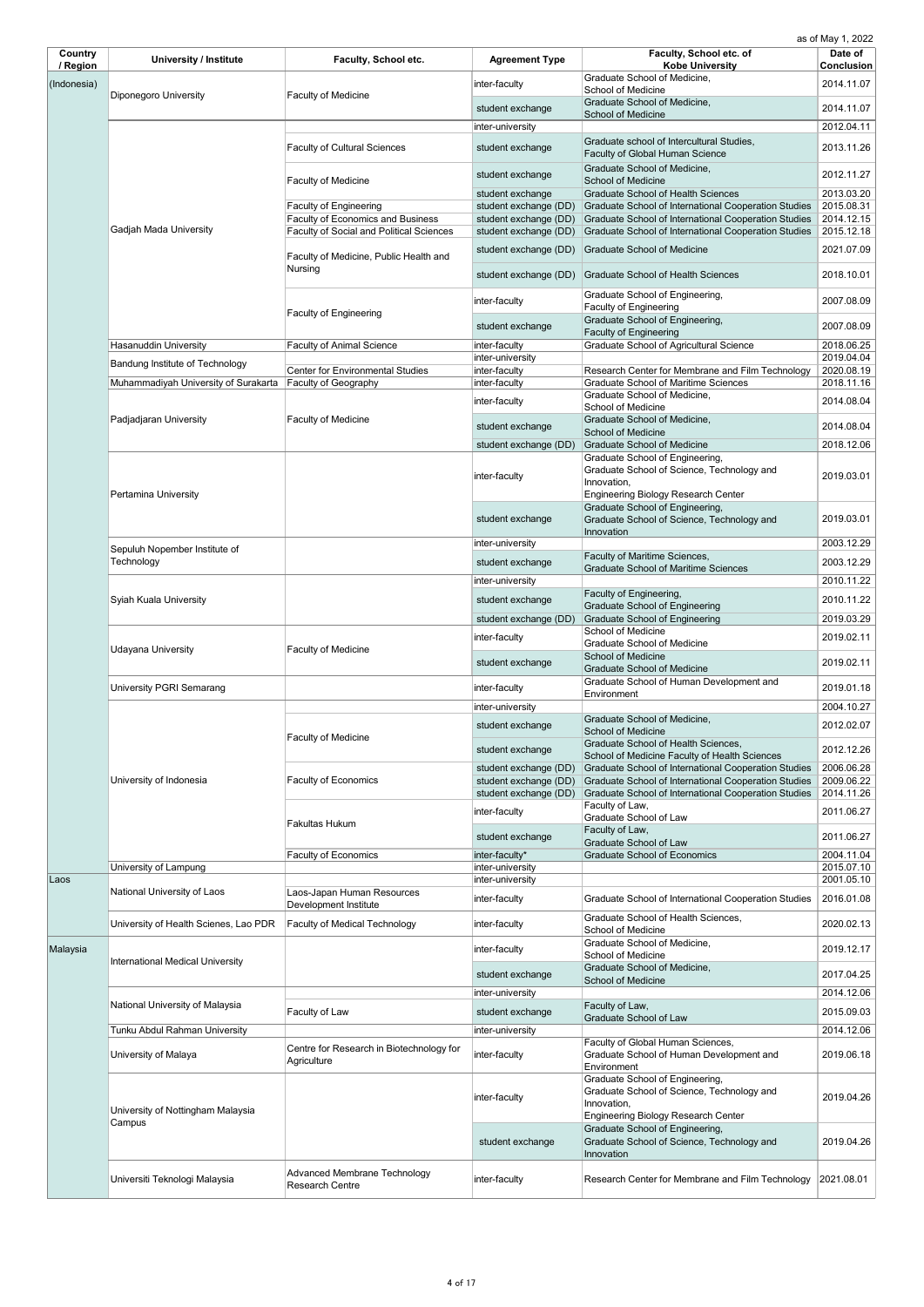| Country<br>/ Region  | <b>University / Institute</b>           | <b>Faculty, School etc.</b>                                                                          | <b>Agreement Type</b>                | Faculty, School etc. of<br><b>Kobe University</b>                                                                                                                                                                                                             | Date of<br><b>Conclusion</b> |
|----------------------|-----------------------------------------|------------------------------------------------------------------------------------------------------|--------------------------------------|---------------------------------------------------------------------------------------------------------------------------------------------------------------------------------------------------------------------------------------------------------------|------------------------------|
| Mongolia             | National University of Mongolia         | School of Art and Sciences, School of<br><b>International Relations and Public</b><br>Administration | inter-university<br>student exchange | Faculty of Letters,<br>Faculty of Intercultural Studies,<br>Faculty of Economics,<br>Graduate School of Humanities,<br>Graduate School of Intercultural Studies,<br>Graduate School of Human Development and<br>Environment,<br>Graduate School of Economics, | 2014.09.29<br>2017.03.09     |
|                      | <b>Otgontenger University</b>           | School of Law                                                                                        | inter-faculty                        | Graduate School of International Cooperation Studies,<br><b>Faculty of Global Human Sciences</b><br><b>Graduate School of Law</b>                                                                                                                             | 2015.07.24                   |
| Myanmar              |                                         |                                                                                                      | student exchange<br>inter-university | <b>Graduate School of Law</b>                                                                                                                                                                                                                                 | 2015.07.24<br>2015.02.04     |
|                      | <b>Yangon University of Economics</b>   |                                                                                                      | student exchange                     | Faculty of Economics,<br><b>Graduate School of Economics,</b><br><b>Graduate School of International Cooperation Studies</b>                                                                                                                                  | 2017.04.10                   |
| Nepal                |                                         |                                                                                                      | inter-faculty                        | Graduate School of Medicine,<br><b>School of Medicine</b>                                                                                                                                                                                                     | 2015.08.26                   |
|                      | Kathmandu Medical College               |                                                                                                      | student exchange                     | Graduate School of Medicine,<br>School of Medicine                                                                                                                                                                                                            | 2015.08.26                   |
|                      | <b>Tribhuvan University</b>             | Institute of Medicine                                                                                | inter-faculty                        | Graduate School of Health Sciences,<br>School of Medicine,<br><b>Graduate School of Medicine</b>                                                                                                                                                              | 2017.02.17                   |
|                      |                                         | <b>Faculty of Education</b>                                                                          | inter-faculty                        | Faculty of Global Human Sciences,<br>Graduate School of Human Development and<br>Environment                                                                                                                                                                  | 2019.07.17                   |
| Philippines          |                                         |                                                                                                      | inter-faculty                        | Faculty of Global Human Sciences,<br><b>Graduate School of Intercultural Studies</b>                                                                                                                                                                          | 2009.11.25                   |
|                      | Ateneo de Manila University             |                                                                                                      | student exchange                     | Faculty of Global Human Sciences,<br><b>Graduate School of Intercultural Studies</b>                                                                                                                                                                          | 2005.07.04                   |
|                      |                                         |                                                                                                      | inter-faculty                        | Graduate School of Human Development and<br>Environment,<br><b>Faculty of Global Human Sciences</b>                                                                                                                                                           | 2014.05.20                   |
|                      | San Beda College                        |                                                                                                      | student exchange                     | Graduate School of Human Development and<br>Environment,<br><b>Faculty of Global Human Sciences</b>                                                                                                                                                           | 2014.05.20                   |
|                      | St. Luke's Medical Center               |                                                                                                      | inter-faculty<br>inter-university    | <b>Graduate School of Medicine</b>                                                                                                                                                                                                                            | 2015.10.12<br>2020.10.16     |
|                      | University of the Philippines Los Baños |                                                                                                      | student exchange                     | Faculty of Agriculture,<br><b>Graduate School of Agricultural Science</b>                                                                                                                                                                                     | 2016.04.21                   |
|                      |                                         |                                                                                                      | inter-faculty                        | Graduate School of Medicine,<br><b>School of Medicine</b>                                                                                                                                                                                                     | 2014.06.13                   |
|                      | University of the Philippines Manila    |                                                                                                      | student exchange                     | Graduate School of Medicine,<br><b>School of Medicine</b>                                                                                                                                                                                                     | 2021.12.02                   |
|                      | University of the Philippines Diliman   |                                                                                                      | inter-university                     | Research Center for Inland Seas,                                                                                                                                                                                                                              | 2014.08.25                   |
|                      | University of Santo Tomas               | College of Science                                                                                   | inter-faculty                        | Faculty of Science,<br><b>Graduate School of Science</b>                                                                                                                                                                                                      | 2022.03.22                   |
|                      |                                         |                                                                                                      | student exchange                     | Faculty of Science,<br><b>Graduate School of Science</b>                                                                                                                                                                                                      | 2022.03.22                   |
| Republic of<br>Korea | Catholic University of Korea            | <b>Faculty of International Relations</b>                                                            | inter-faculty*                       | Faculty of Law,<br><b>Graduate School of Law</b>                                                                                                                                                                                                              | 2014.04.15                   |
|                      | <b>Chonbuk National University</b>      | College of Law                                                                                       | inter-faculty                        | Faculty of Law,<br>Graduate School of Law<br>Faculty of Law,                                                                                                                                                                                                  | 2008.01.23                   |
|                      |                                         |                                                                                                      | student exchange                     | <b>Graduate School of Law</b>                                                                                                                                                                                                                                 | 2008.01.23                   |
|                      | <b>Chonnam National University</b>      | College of Law                                                                                       | inter-university<br>student exchange | Faculty of Law,                                                                                                                                                                                                                                               | 2005.02.22<br>2005.02.22     |
|                      | <b>Chung-Ang University</b>             | <b>College of Social Sciences</b>                                                                    | inter-faculty*                       | <b>Graduate School of Law</b><br>Faculty of Global Human Sciences,<br>Graduate School of Intercultural Studies,<br>Graduate School of Human Development and                                                                                                   | 2017.11.27                   |
|                      |                                         | Management and Economics Research<br>Institute                                                       | inter-faculty                        | Environment<br>Research Institute for Economics and Business<br>Administration                                                                                                                                                                                | 2016.07.15                   |
|                      | Chungnam National University            |                                                                                                      | inter-faculty                        | Faculty of Engineering,<br><b>Graduate School of Engineering</b>                                                                                                                                                                                              | 2017.06.19                   |
|                      |                                         | <b>College of Engineering</b>                                                                        | student exchange                     | Faculty of Engineering,<br><b>Graduate School of Engineering</b>                                                                                                                                                                                              | 2017.06.19                   |
|                      |                                         | College of Engineering and Graduate                                                                  | inter-faculty                        | Faculty of Engineering,<br><b>Graduate School of Engineering</b>                                                                                                                                                                                              | 2019.07.24                   |
|                      | Daegu University                        | School<br>(department of Engineering)                                                                | student exchange                     | Faculty of Engineering,<br><b>Graduate School of Engineering</b>                                                                                                                                                                                              | 2019.07.24                   |
|                      | Dong-A University                       | College of Medicine                                                                                  | inter-faculty<br>student exchange    | <b>School of Medicine</b><br>School of Medicine                                                                                                                                                                                                               | 1992.11.20<br>2015.04.03     |
|                      |                                         |                                                                                                      | inter-faculty                        | Faculty of Human Development,<br>Graduate School of Human Development and                                                                                                                                                                                     | 2009.04.01                   |
|                      | Gongju National University of Education |                                                                                                      | student exchange                     | Environment<br>Faculty of Human Development,<br>Graduate School of Human Development and<br>Environment                                                                                                                                                       | 2009.04.01                   |
|                      | Hankuk University of Foreign Studies    | College of Japanese,<br>Graduate School of Japanese Language                                         | inter-faculty                        | Faculty of Letters,<br><b>Graduate School of Humanities</b><br>Faculty of Letters,                                                                                                                                                                            | 2018.03.06                   |
|                      |                                         | and Literature                                                                                       | student exchange<br>inter-university | <b>Graduate School of Humanities</b>                                                                                                                                                                                                                          | 2018.03.06<br>2001.02.23     |
|                      |                                         | <b>College of Business and Economics</b>                                                             | student exchange                     | Faculty of Economics,                                                                                                                                                                                                                                         | 2017.07.04                   |
|                      |                                         | College of Economics and Finance,<br><b>Global Graduate School of Business</b>                       | student exchange                     | <b>Graduate School of Economics</b><br>Faculty of Economics,<br><b>Graduate School of Economics</b>                                                                                                                                                           | 2002.09.24                   |
|                      | <b>Hanyang University</b>               | College of Engineering,<br><b>Graduate School of Engineering</b>                                     | student exchange                     | Faculty of Engineering,<br>Graduate School of Science and Technology                                                                                                                                                                                          | 2002.10.14                   |
|                      |                                         | BK21 FOUR Center, Department of<br><b>Energy Engineering</b>                                         | inter-faculty                        | Research Center for Membrane and Film Technology                                                                                                                                                                                                              | 2021.03.04                   |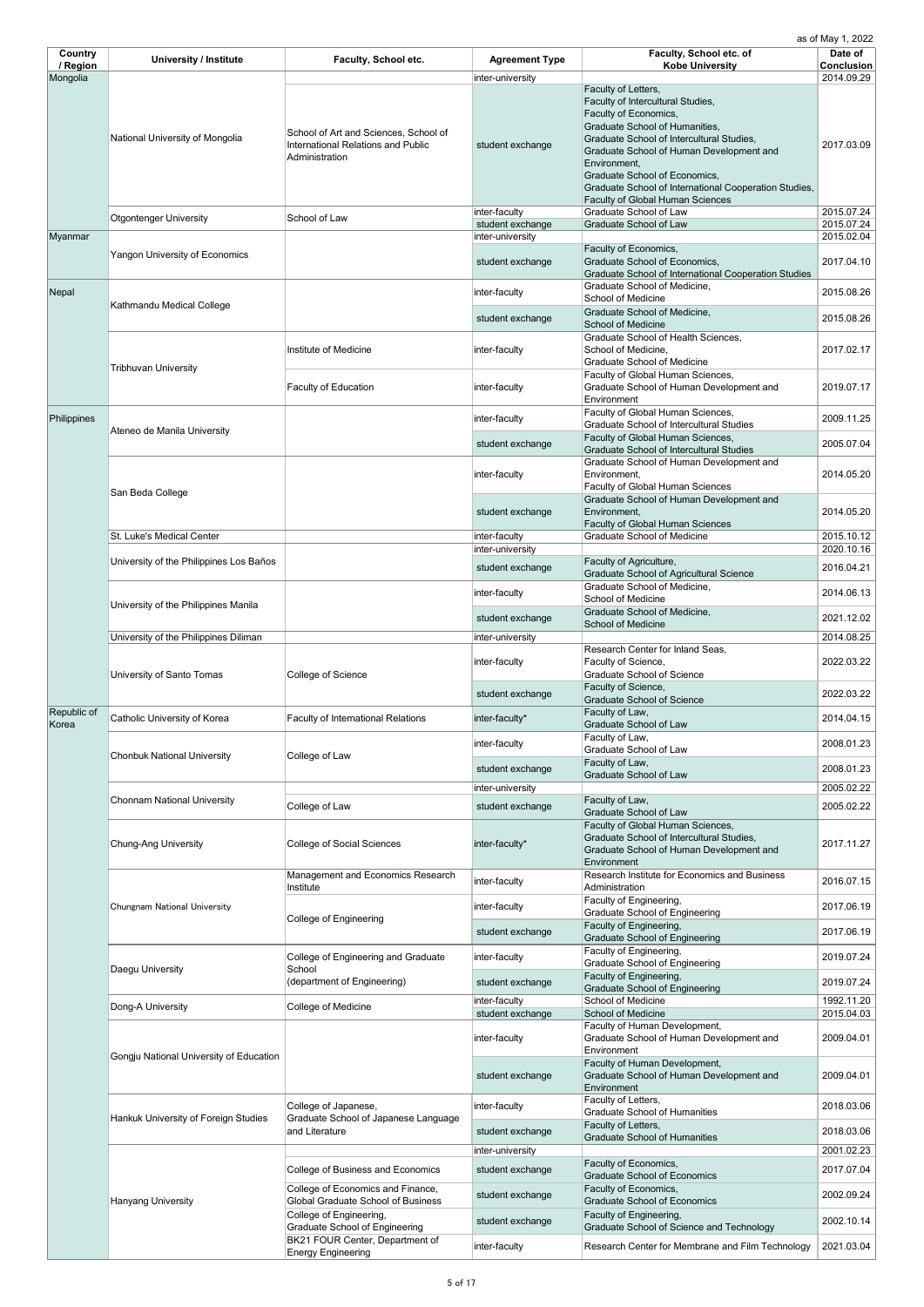| Country                  | <b>University / Institute</b>                              | Faculty, School etc.                                                                                                   | <b>Agreement Type</b>                                                             | Faculty, School etc. of                                                                                                                                                           | Date of                                              |
|--------------------------|------------------------------------------------------------|------------------------------------------------------------------------------------------------------------------------|-----------------------------------------------------------------------------------|-----------------------------------------------------------------------------------------------------------------------------------------------------------------------------------|------------------------------------------------------|
| / Region<br>(Republic of |                                                            |                                                                                                                        | inter-university                                                                  | <b>Kobe University</b>                                                                                                                                                            | <b>Conclusion</b><br>2017.07.10                      |
| Korea)                   |                                                            |                                                                                                                        |                                                                                   | Faculty of Intercultural Studies,                                                                                                                                                 |                                                      |
|                          | Jeju National University                                   | College of Education,<br>Teachers College,<br>College of Humanities,<br><b>College of Social Science</b>               | student exchange                                                                  | Faculty of Human Development,<br>Faculty of Global Human Sciences,<br>Graduate School of Intercultural Studies,<br>Graduate School of Human Development and<br>Environment        | 2017.06.30                                           |
|                          |                                                            |                                                                                                                        | inter-university                                                                  |                                                                                                                                                                                   | 2003.10.06                                           |
|                          | Korea Maritime and Ocean University                        |                                                                                                                        | student exchange                                                                  | Faculty of Letters,<br>Faculty of Intercultural Studies,<br>Faculty of Maritime Sciences,<br><b>Graduate School of Maritime Sciences</b>                                          | 2003.10.06                                           |
|                          | Korea Nazarene University                                  | <b>Division of Social Welfare</b>                                                                                      | inter-faculty                                                                     | Faculty of Global Human Sciences,<br>Graduate School of Human Development and<br>Environment                                                                                      | 2016.03.11                                           |
|                          |                                                            |                                                                                                                        | student exchange                                                                  | Faculty of Global Human Sciences,<br>Graduate School of Human Development and<br>Environment                                                                                      | 2018.03.20                                           |
|                          |                                                            |                                                                                                                        | inter-university<br>student exchange                                              |                                                                                                                                                                                   | 2012.05.15<br>2012.05.15                             |
|                          |                                                            |                                                                                                                        |                                                                                   | University-wide (Campus Asia Program)<br>School of Business Administration,                                                                                                       |                                                      |
|                          | Korea University                                           | <b>Business School</b>                                                                                                 | student exchange                                                                  | <b>Graduate School of Business Administration</b>                                                                                                                                 | 2013.09.30                                           |
|                          |                                                            | <b>Graduate School of International Studies</b>                                                                        | student exchange<br>student exchange (DD)<br>faculty exchange<br>inter-university | Graduate School of International Cooperation Studies<br>Graduate School of International Cooperation Studies<br>Graduate School of International Cooperation Studies              | 2012.03.26<br>2012.03.26<br>2010.10.08<br>2003.10.01 |
|                          | <b>Kunsan National University</b>                          |                                                                                                                        | student exchange                                                                  | Faculty of Maritime Sciences,<br><b>Graduate School of Maritime Sciences</b>                                                                                                      | 2003.10.01                                           |
|                          |                                                            |                                                                                                                        | inter-university                                                                  |                                                                                                                                                                                   | 2003.10.01                                           |
|                          | <b>Mokpo National Maritime University</b>                  |                                                                                                                        | student exchange                                                                  | <b>Faculty of Maritime Sciences,</b>                                                                                                                                              | 2003.10.01                                           |
|                          |                                                            |                                                                                                                        | inter-university                                                                  | <b>Graduate School of Maritime Sciences</b>                                                                                                                                       | 2002.05.20                                           |
|                          | <b>Mokpo National University</b>                           |                                                                                                                        |                                                                                   | Faculty of Letters,                                                                                                                                                               |                                                      |
|                          |                                                            | <b>College of Humanities</b>                                                                                           | student exchange                                                                  | <b>Graduate School of Humanities</b>                                                                                                                                              | 2002.05.21                                           |
|                          | <b>Pusan National University</b>                           | College of Humanities                                                                                                  | inter-faculty                                                                     | Faculty of Global Human Sciences,<br><b>Graduate School of Intercultural Studies</b><br>Faculty of Global Human Sciences,                                                         | 2014.02.06                                           |
|                          |                                                            |                                                                                                                        | student exchange                                                                  | <b>Graduate School of Intercultural Studies</b>                                                                                                                                   | 2014.02.06                                           |
|                          | <b>Seoul National University</b>                           |                                                                                                                        | inter-university                                                                  |                                                                                                                                                                                   | 2009.02.03<br>2009.02.03                             |
|                          |                                                            | <b>Graduate School of International</b>                                                                                | student exchange<br>student exchange                                              | University-wide<br>Graduate School of International Cooperation Studies                                                                                                           | 2017.09.13                                           |
|                          |                                                            | <b>School of Economics</b>                                                                                             | inter-faculty                                                                     | Faculty of Economics,                                                                                                                                                             | 2011.09.22                                           |
|                          | <b>Sogang University</b>                                   |                                                                                                                        |                                                                                   | <b>Graduate School of Economics</b>                                                                                                                                               |                                                      |
|                          |                                                            |                                                                                                                        | student exchange                                                                  | Faculty of Economics,<br><b>Graduate School of Economics</b>                                                                                                                      | 2011.09.22                                           |
|                          |                                                            |                                                                                                                        | inter-university                                                                  |                                                                                                                                                                                   | 2002.10.15                                           |
|                          |                                                            | College of Confucian Studies & Eastern<br>philosophy,<br><b>College of Liberal Arts</b>                                | student exchange                                                                  | Faculty of Letters,<br><b>Graduate School of Humanities</b>                                                                                                                       | 2002.10.15                                           |
|                          | Sungkyunkwan University                                    | College of Law (SKKU Law School)                                                                                       | student exchange                                                                  | Faculty of Law,<br><b>Graduate School of Law</b>                                                                                                                                  | 2004.07.13                                           |
|                          |                                                            | School of Life Science and Biotechnology,<br>School of Information and Communication,<br><b>College of Engineering</b> | student exchange                                                                  | Faculty of Engineering,<br>Graduate School of Engineering,<br>Graduate School of System Informatics,<br>Faculty of Agriculture,<br><b>Graduate School of Agricultural Science</b> | 2011.03.21                                           |
|                          |                                                            |                                                                                                                        | inter-faculty                                                                     | Faculty of Economics,<br><b>Graduate School of Economics</b>                                                                                                                      | 2011.10.25                                           |
|                          | Yonsei University Wonju Campus                             | Department of Economics                                                                                                |                                                                                   | Faculty of Economics,                                                                                                                                                             |                                                      |
|                          |                                                            |                                                                                                                        | student exchange                                                                  | <b>Graduate School of Economics</b>                                                                                                                                               | 2011.10.25                                           |
| Singapore                | Nanyang Technological University                           |                                                                                                                        | inter-university<br>student exchange                                              | University-wide                                                                                                                                                                   | 2016.12.01<br>2016.12.01                             |
|                          |                                                            |                                                                                                                        |                                                                                   | Graduate School of Medicine,                                                                                                                                                      |                                                      |
|                          | National University of Singapore                           | Yong Loo Lin School of Medicine                                                                                        | inter-faculty                                                                     | <b>School of Medicine</b>                                                                                                                                                         | 2014.01.30                                           |
| Sri Lanka<br>Taiwan      | University of Ruhuna                                       | <b>Faculty of Agriculture</b>                                                                                          | inter-faculty<br>inter-university                                                 | <b>Graduate School of Agricultural Science</b>                                                                                                                                    | 2016.11.22<br>2016.07.27                             |
|                          | Academia Sinica                                            | Institute of Economics                                                                                                 | inter-faculty                                                                     | Research Institute for Economics and Business                                                                                                                                     | 2007.07.13                                           |
|                          |                                                            | Institute of East Asian Humanities and                                                                                 |                                                                                   | Administration                                                                                                                                                                    |                                                      |
|                          | <b>Chinese Culture University</b>                          | Social Sciences                                                                                                        | inter-faculty                                                                     | Faculty of Letters,<br><b>Graduate School of Humanities</b>                                                                                                                       | 2020.03.04                                           |
|                          | Chung Yuan Christian University                            | The R&D Center for Membrane<br>Technology                                                                              | inter-faculty                                                                     | Research Center for Membrane and Film Technology                                                                                                                                  | 2020.10.26                                           |
|                          |                                                            |                                                                                                                        | inter-faculty                                                                     | Graduate School of Medicine,<br><b>School of Medicine</b>                                                                                                                         | 2016.03.09                                           |
|                          | Kaohsiung Medical University                               | College of Medicine                                                                                                    | student exchange                                                                  | Graduate School of Medicine,                                                                                                                                                      | 2016.03.09                                           |
|                          |                                                            |                                                                                                                        | inter-university                                                                  | <b>School of Medicine</b>                                                                                                                                                         | 2017.07.21                                           |
|                          |                                                            |                                                                                                                        | student exchange                                                                  | University-wide                                                                                                                                                                   | 2017.07.21                                           |
|                          | National Chengchi University                               |                                                                                                                        | inter-faculty                                                                     | Faculty of Law,<br><b>Graduate School of Law</b>                                                                                                                                  | 2010.10.28                                           |
|                          |                                                            | College of Law                                                                                                         | student exchange                                                                  | Faculty of Law,<br><b>Graduate School of Law</b>                                                                                                                                  | 2010.10.28                                           |
|                          |                                                            |                                                                                                                        | inter-university                                                                  |                                                                                                                                                                                   | 2016.09.29                                           |
|                          | National Cheng Kung University                             |                                                                                                                        | student exchange                                                                  | University-wide<br>Faculty of Engineering,                                                                                                                                        | 2019.02.15                                           |
|                          |                                                            | <b>College of Engineering</b>                                                                                          | student exchange                                                                  | <b>Graduate School of Engineering</b>                                                                                                                                             | 2017.08.24                                           |
|                          | <b>National Chung Hsing University</b>                     | Department of Electrical Engineering                                                                                   | inter-faculty                                                                     | <b>Graduate School of Maritime Sciences,</b>                                                                                                                                      | 2020.05.19                                           |
|                          | National Changhua University of                            |                                                                                                                        | inter-faculty                                                                     | <b>Faculty of Maritime Sciences</b><br><b>Graduate School of System Informatics</b>                                                                                               | 2020.06.16                                           |
|                          | Education                                                  | College of Science                                                                                                     | student exchange                                                                  | <b>Graduate School of System Informatics</b>                                                                                                                                      | 2020.06.16                                           |
|                          |                                                            | College of Management,                                                                                                 | inter-faculty                                                                     | Faculty of Maritime Sciences,                                                                                                                                                     | 2010.04.14                                           |
|                          | National Kaohsiung University of<br>Science and Technology | College of Maritime,                                                                                                   |                                                                                   | <b>Graduate School of Maritime Sciences</b><br>Faculty of Maritime Sciences,                                                                                                      |                                                      |
|                          |                                                            | College of Ocean Engineering                                                                                           | student exchange                                                                  | <b>Graduate School of Maritime Sciences</b>                                                                                                                                       | 2010.04.14                                           |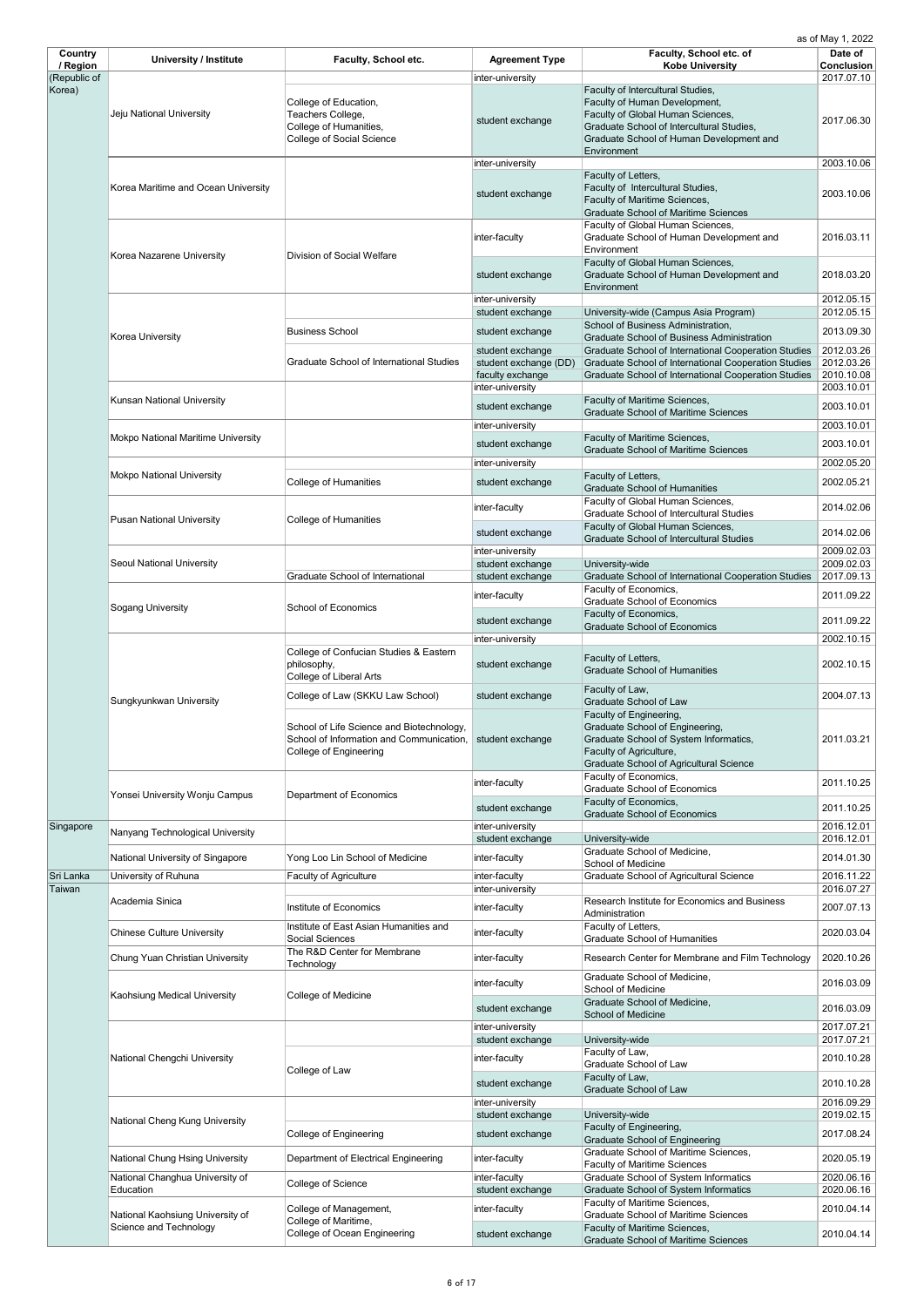| Country<br>/ Region | <b>University / Institute</b>                                             | Faculty, School etc.                                                                                                     | <b>Agreement Type</b>                | Faculty, School etc. of<br><b>Kobe University</b>                                                                                                                     | Date of<br><b>Conclusion</b> |
|---------------------|---------------------------------------------------------------------------|--------------------------------------------------------------------------------------------------------------------------|--------------------------------------|-----------------------------------------------------------------------------------------------------------------------------------------------------------------------|------------------------------|
| (Taiwan)            |                                                                           |                                                                                                                          | inter-faculty                        | Faculty of Law,                                                                                                                                                       | 2009.07.01                   |
|                     | National Taipei University                                                |                                                                                                                          | student exchange                     | Graduate School of Law<br>Faculty of Law,                                                                                                                             | 2009.07.01                   |
|                     |                                                                           |                                                                                                                          | inter-university                     | <b>Graduate School of Law</b>                                                                                                                                         | 2003.10.01                   |
|                     | National Taiwan Ocean University                                          |                                                                                                                          |                                      | Faculty of Maritime Sciences,                                                                                                                                         | 2003.10.01                   |
|                     |                                                                           |                                                                                                                          | student exchange<br>inter-university | <b>Graduate School of Maritime Sciences</b>                                                                                                                           | 2002.02.27                   |
|                     |                                                                           |                                                                                                                          | student exchange                     | University-wide**                                                                                                                                                     | 2019.07.10                   |
|                     |                                                                           | College of Electrical Engineering and<br><b>Computer Science</b>                                                         | student exchange                     | Faculty of Engineering,<br><b>Graduate School of Engineering</b>                                                                                                      | 2015.11.26                   |
|                     | <b>National Taiwan University</b>                                         | <b>College of Engineering</b>                                                                                            | student exchange (DD)                | <b>Graduate School of Engineering</b>                                                                                                                                 | 2020.05.26                   |
|                     |                                                                           | <b>College of Management</b>                                                                                             | student exchange                     | <b>Graduate School of Business Administration</b>                                                                                                                     | 2013.04.22                   |
|                     |                                                                           | <b>College of Social Sciences</b>                                                                                        | student exchange                     | Faculty of Economics,<br><b>Graduate School of Economics</b>                                                                                                          | 2015.03.17                   |
|                     |                                                                           | Advanced Membrane Materials Research<br>Center                                                                           | inter-faculty                        | Research Center for Membrane and Film Technology                                                                                                                      | 2019.11.19                   |
|                     | National Taiwan University of Science<br>and Technology                   | College of Engineering                                                                                                   | inter-faculty                        | Faculty of Engineering,<br>Graduate School of Engineering,<br><b>Graduate School of System Informatics</b><br>Faculty of Engineering,                                 | 2020.01.13                   |
|                     |                                                                           |                                                                                                                          | student exchange                     | Graduate School of Engineering,<br><b>Graduate School of System Informatics</b>                                                                                       | 2020.01.13                   |
|                     |                                                                           |                                                                                                                          | inter-university                     |                                                                                                                                                                       | 2017.07.11                   |
|                     | National Tsing Hua University                                             | College of Engineering,<br>College of Nuclear Science,<br>College of Electrical Engineering &<br><b>Computer Science</b> | student exchange                     | Faculty of Engineering,<br>Graduate School of Engineering,<br><b>Graduate School of System Informatics</b>                                                            | 2017.08.08                   |
|                     |                                                                           |                                                                                                                          | inter-faculty                        | Faculty of Engineering,<br><b>Graduate School of Engineering</b>                                                                                                      | 2019.11.04                   |
|                     | National University of Kaohsiung                                          | College of Engineering                                                                                                   | student exchange                     | Faculty of Engineering,                                                                                                                                               | 2019.11.04                   |
|                     |                                                                           |                                                                                                                          | inter-university                     | <b>Graduate School of Engineering</b>                                                                                                                                 | 2017.02.20                   |
|                     | Soochow University                                                        | School of Law                                                                                                            | student exchange                     | Faculty of Law,                                                                                                                                                       | 2017.10.16                   |
|                     |                                                                           |                                                                                                                          | inter-university                     | <b>Graduate School of Law</b>                                                                                                                                         | 2015.05.20                   |
|                     |                                                                           | College of Nursing                                                                                                       | student exchange                     | School of Medicine,                                                                                                                                                   | 2017.06.23                   |
|                     | <b>Taipei Medical University</b>                                          |                                                                                                                          |                                      | <b>Graduate School of Health Sciences</b><br>School of Medicine,                                                                                                      |                              |
|                     |                                                                           | College of Medicine                                                                                                      | student exchange                     | <b>Graduate School of Medicine</b>                                                                                                                                    | 2015.05.20                   |
|                     | <b>Yuan Ze University</b>                                                 | College of Engineering                                                                                                   | inter-faculty                        | Faculty of Engineering,<br>Graduate School of Engineering,<br>Graduate School of Science, Technology and<br>Innovation,<br><b>Engineering Biology Research Center</b> | 2020.02.10                   |
|                     |                                                                           |                                                                                                                          | student exchange                     | Faculty of Engineering,<br>Graduate School of Engineering,<br>Graduate School of Science, Technology and<br>Innovation                                                | 2020.02.10                   |
| Thailand            | <b>Burapha University</b>                                                 | <b>Faculty of Logistics</b>                                                                                              | inter-faculty                        | Faculty of Maritime Sciences,<br><b>Graduate School of Maritime Sciences</b>                                                                                          | 2013.09.02                   |
|                     |                                                                           |                                                                                                                          | student exchange                     | Faculty of Maritime Sciences,<br><b>Graduate School of Maritime Sciences</b>                                                                                          | 2013.09.02                   |
|                     |                                                                           | <b>Faculty of Agro-Industry</b>                                                                                          | inter-faculty                        | <b>Graduate School of Agricultural Science</b><br>Graduate School of Health Sciences,                                                                                 | 2016.02.09                   |
|                     |                                                                           | <b>Faculty of Associated Medical Sciences</b>                                                                            | inter-faculty                        | School of Medicine                                                                                                                                                    | 2021.10.08                   |
|                     |                                                                           |                                                                                                                          | student exchange                     | <b>Graduate School of Health Sciences,</b><br><b>School of Medicine</b>                                                                                               | 2021.10.08                   |
|                     |                                                                           |                                                                                                                          | inter-faculty                        | Graduate School of Medicine,<br>School of Medicine,                                                                                                                   | 2016.09.21                   |
|                     | <b>Chiang Mai University</b>                                              | <b>Faculty of Medicine</b>                                                                                               |                                      | <b>Graduate School of Health Sciences</b>                                                                                                                             |                              |
|                     |                                                                           |                                                                                                                          | student exchange                     | Graduate School of Medicine,<br>School of Medicine,<br><b>Graduate School of Health Sciences</b>                                                                      | 2016.09.21                   |
|                     |                                                                           |                                                                                                                          | inter-faculty                        | <b>Graduate School of Health Sciences,</b>                                                                                                                            | 2018.04.20                   |
|                     |                                                                           | <b>Faculty of Nursing</b>                                                                                                |                                      | <b>School of Medicine</b><br>Graduate School of Health Sciences,                                                                                                      |                              |
|                     |                                                                           |                                                                                                                          | student exchange                     | <b>School of Medicine</b>                                                                                                                                             | 2018.04.20                   |
|                     |                                                                           | <b>Faculty of Nursing</b>                                                                                                | inter-faculty<br>student exchange    | <b>Graduate School of Health Sciences</b><br><b>Graduate School of Health Sciences</b>                                                                                | 2018.07.11<br>2022.04.04     |
|                     |                                                                           |                                                                                                                          | student exchange (DD)                | <b>Graduate School of Health Sciences</b>                                                                                                                             | 2021.09.29                   |
|                     |                                                                           |                                                                                                                          | inter-faculty                        | Graduate School of Business Administration,<br><b>School of Business Administration</b>                                                                               | 2012.01.05                   |
|                     | <b>Chulalongkorn University</b>                                           | <b>Faculty of Economics</b>                                                                                              | student exchange                     | Graduate School of Business Administration,<br><b>School of Business Administration</b>                                                                               | 2012.01.05                   |
|                     |                                                                           |                                                                                                                          | inter-faculty                        | Graduate School of Business Administration,                                                                                                                           | 2013.01.28                   |
|                     |                                                                           | <b>Chulalongkorn Business School</b>                                                                                     |                                      | <b>School of Business Administration</b><br>Graduate School of Business Administration,                                                                               |                              |
|                     |                                                                           |                                                                                                                          | student exchange                     | <b>School of Business Administration</b>                                                                                                                              | 2013.01.28                   |
|                     |                                                                           | <b>Faculty of Agriculture</b>                                                                                            | inter-faculty                        | <b>Faculty of Agriculture</b><br>Faculty of Global Human Sciences,                                                                                                    | 1999.03.11                   |
|                     | <b>Kasetsart University</b>                                               | <b>Faculty of Science</b>                                                                                                | inter-faculty                        | Graduate School of Human Development and<br>Environment                                                                                                               | 2018.12.17                   |
|                     |                                                                           |                                                                                                                          | student exchange                     | Faculty of Global Human Sciences,<br>Graduate School of Human Development and<br>Environment                                                                          | 2018.12.17                   |
|                     | King Mongkut's University of Technology School of Information Technology, |                                                                                                                          | inter-faculty                        | Faculty of Engineering,<br><b>Graduate School of Engineering</b>                                                                                                      | 2017.05.19                   |
|                     | Thonburi                                                                  | School of Architecture and Design                                                                                        | student exchange                     | Faculty of Engineering,                                                                                                                                               | 2017.05.19                   |
|                     | Mae FAH Luang University                                                  | School of Social Innovation                                                                                              | inter-faculty                        | <b>Graduate School of Engineering</b><br>Graduate School of International Cooperation Studies                                                                         | 2020.04.28                   |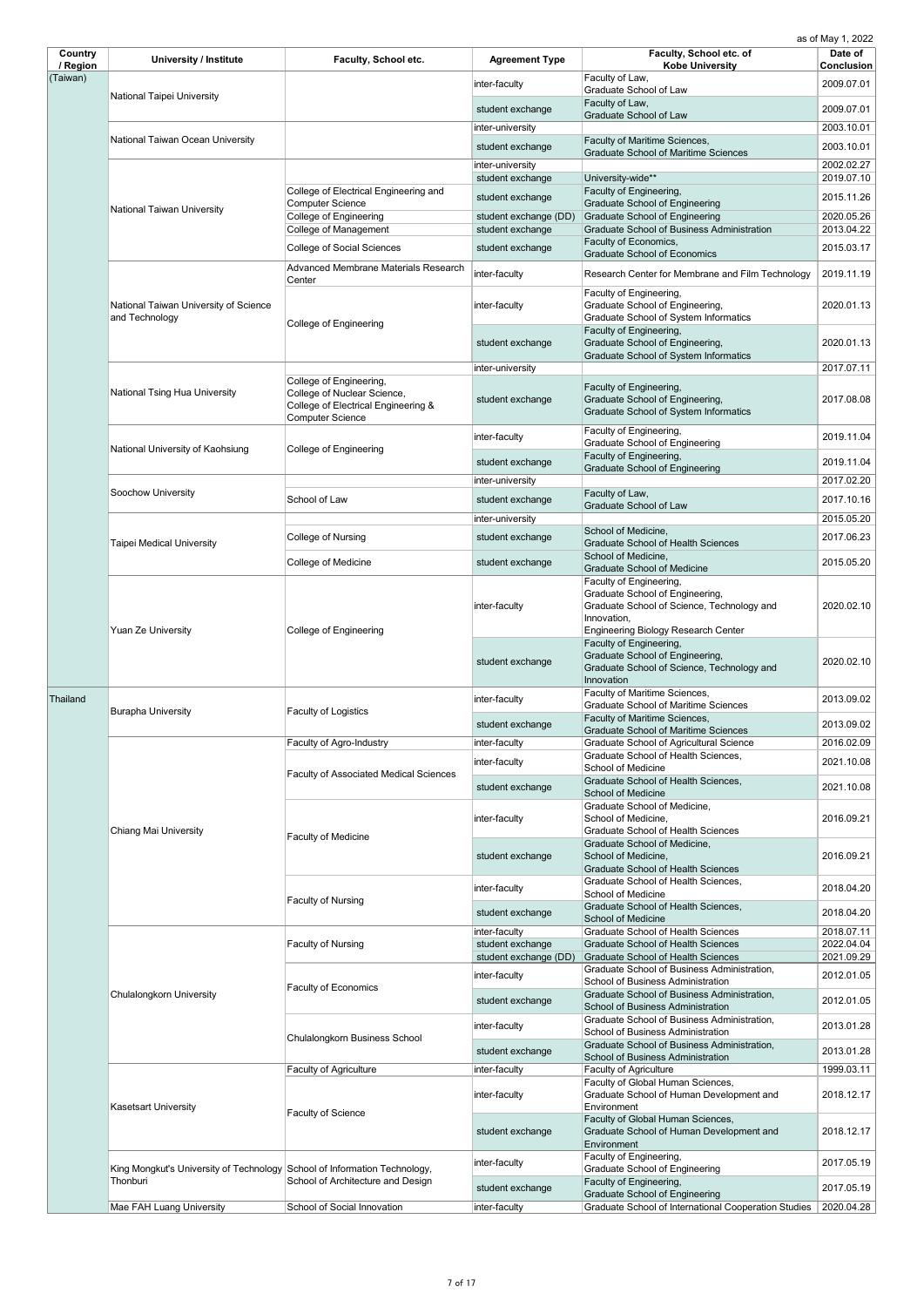| <b>Country</b>         | <b>University / Institute</b>               | <b>Faculty, School etc.</b>                 | <b>Agreement Type</b> | Faculty, School etc. of                              | Date of                         |
|------------------------|---------------------------------------------|---------------------------------------------|-----------------------|------------------------------------------------------|---------------------------------|
| / Region<br>(Thailand) |                                             |                                             | inter-university      | <b>Kobe University</b>                               | <b>Conclusion</b><br>2012.10.01 |
|                        |                                             |                                             |                       | Graduate School of Medicine,                         |                                 |
|                        |                                             | Faculty of Medicine Ramathibodi Hospital    | student exchange      | School of Medicine,                                  | 2013.05.31                      |
|                        |                                             |                                             |                       | <b>Graduate School of Health Sciences</b>            |                                 |
|                        |                                             |                                             |                       | Graduate School of Medicine,                         |                                 |
|                        |                                             |                                             |                       | School of Medicine,                                  | 2013.02.20                      |
|                        |                                             | <b>Faculty of Medicine Siriraj Hospital</b> | student exchange      | <b>Graduate School of Health Sciences</b>            |                                 |
|                        | <b>Mahidol University</b>                   |                                             |                       |                                                      |                                 |
|                        |                                             |                                             | student exchange (DD) | <b>Graduate School of Medicine</b>                   | 2022.01.10                      |
|                        |                                             | <b>Faculty of Tropical Medicine</b>         | student exchange      | Graduate School of Health Sciences,                  | 2013.04.10                      |
|                        |                                             |                                             |                       | <b>School of Medicine</b>                            |                                 |
|                        |                                             |                                             |                       | Graduate School of Medicine,                         |                                 |
|                        |                                             | <b>Faculty of Public Health</b>             | student exchange      | School of Medicine,                                  | 2015.04.07                      |
|                        |                                             |                                             |                       | <b>Graduate School of Health Sciences</b>            |                                 |
|                        |                                             | <b>Faculty of Engineering</b>               | student exchange      | <b>Graduate School of Engineering</b>                | 2018.06.07                      |
|                        | Rajamangala University of Technology        |                                             | inter-university      |                                                      | 2018.09.26                      |
|                        | Thanyaburi                                  | <b>Faculty of Science and Technology</b>    | student exchange      | <b>Graduate School of Engineering</b>                | 2019.02.11                      |
|                        |                                             |                                             |                       | Faculty of Agriculture,                              |                                 |
|                        | Suranaree University of Technology          | Institute of Agricultural Technology        | inter-faculty         | Graduate School of Agricultural Science,             | 2017.12.21                      |
|                        |                                             |                                             |                       | Graduate School of Science, Technology and           |                                 |
|                        |                                             |                                             |                       | Innovation                                           |                                 |
|                        |                                             |                                             | inter-university      |                                                      | 2000.05.23                      |
|                        |                                             |                                             | student exchange      | Faculty of Global Human Sciences,                    | 2009.07.02                      |
|                        |                                             |                                             |                       | <b>Graduate School of Intercultural Studies</b>      |                                 |
|                        |                                             | Department of Mathematics and Statistics,   | student exchange      | Faculty of Maritime Sciences,                        | 2021.06.08                      |
|                        |                                             | <b>Faculty of Science and Technology</b>    |                       | <b>Graduate School of Maritime Sciences</b>          |                                 |
|                        |                                             |                                             |                       | Faculty of Science,                                  |                                 |
|                        | <b>Thammasat University</b>                 |                                             | inter-faculty         | Graduate School of Science,                          | 2017.10.10                      |
|                        |                                             |                                             |                       | Faculty of Engineering,                              |                                 |
|                        |                                             | Sirindhorn International Institute of       |                       | <b>Graduate School of Engineering</b>                |                                 |
|                        |                                             | Technology                                  |                       | Faculty of Science,                                  |                                 |
|                        |                                             |                                             | student exchange      | Graduate School of Science,                          | 2017.10.10                      |
|                        |                                             |                                             |                       | Faculty of Engineering,                              |                                 |
|                        |                                             |                                             |                       | <b>Graduate School of Engineering</b>                |                                 |
|                        | <b>UNESCO Asia and the Pacific Regional</b> |                                             | inter-faculty         | Graduate School of International Cooperation Studies | 2015.12.09                      |
|                        | <b>Bureau for Education</b>                 |                                             |                       |                                                      |                                 |
| <b>Viet Nam</b>        | The University of Danang                    |                                             | inter-university      |                                                      | 2013.08.07                      |
|                        |                                             |                                             | inter-university      |                                                      | 2019.03.11                      |
|                        | <b>Foreign Trade University</b>             |                                             | student exchange      | <b>Graduate School of Economics</b>                  | 2012.02.07                      |
|                        |                                             | Department of Japanese                      | student exchange (DD) | <b>Faculty of Economics</b>                          | 2019.03.11                      |
|                        |                                             |                                             |                       | Graduate School of Medicine,                         |                                 |
|                        |                                             |                                             | inter-faculty         | School of Medicine,                                  | 2021.05.13                      |
|                        | <b>Hanoi Medical University</b>             |                                             |                       | <b>Graduate School of Health Sciences</b>            |                                 |
|                        |                                             |                                             |                       | Graduate School of Medicine,                         |                                 |
|                        |                                             |                                             | student exchange      | School of Medicine,                                  | 2021.05.13                      |
|                        |                                             |                                             |                       | <b>Graduate School of Health Sciences</b>            |                                 |
|                        | Hanoi University of Science and             |                                             |                       |                                                      | 2018.04.16                      |
|                        | Technology                                  |                                             | inter-university      |                                                      |                                 |
|                        | Hue University of Agriculture and           |                                             |                       |                                                      |                                 |
|                        | Forestry                                    |                                             | inter-university      |                                                      | 2018.01.03                      |
|                        |                                             |                                             | inter-university      |                                                      | 2019.09.05                      |
|                        | <b>National Economics University</b>        |                                             | student exchange      | <b>Graduate School of Economics</b>                  | 2013.07.22                      |
|                        |                                             |                                             |                       | Faculty of Agriculture,                              |                                 |
|                        | Nong Lam University                         |                                             | inter-faculty         | <b>Graduate School of Agricultural Science</b>       | 2014.12.26                      |
|                        | Vietnam Japan University                    |                                             | inter-university      |                                                      | 2018.04.12                      |
|                        |                                             | University of Economics and Law             | inter-university      |                                                      | 2014.04.17                      |
|                        | Vietnam National University, Ho Chi         | University of Economics and Law (Faculuty   |                       | Faculty of Law,                                      |                                 |
|                        | Minh City                                   | of Law)                                     | student exchange      | <b>Graduate School of Law</b>                        | 2014.03.24                      |
|                        |                                             |                                             |                       | <b>Faculty of Global Human Sciences.</b>             |                                 |

|                    | Vietnam National University, Ho Chi                                | University of Social Sciences and                               | inter-faculty    | Faculty of Global Human Sciences,<br><b>Graduate School of Intercultural Studies</b>                | 2011.07.06 |
|--------------------|--------------------------------------------------------------------|-----------------------------------------------------------------|------------------|-----------------------------------------------------------------------------------------------------|------------|
|                    | Minh City                                                          | Humanities                                                      | student exchange | Faculty of Global Human Sciences,<br><b>Graduate School of Intercultural Studies</b>                | 2011.07.06 |
|                    | Vietnam National University, Ho Chi<br>Minh City                   | <b>International University</b>                                 | inter-faculty    | Faculty of Agriculture,<br><b>Graduate School of Agricultural Science</b>                           | 2015.04.20 |
|                    | Vietnamese Academy of Agricultural                                 |                                                                 | inter-faculty    | <b>Graduate School of Agricultural Science</b>                                                      | 2014.04.28 |
|                    | <b>Sciences</b>                                                    |                                                                 | student exchange | <b>Graduate School of Agricultural Science</b>                                                      | 2014.12.01 |
|                    | VNU University of Social Sciences and<br>Humanities, Hanoi         |                                                                 | inter-university |                                                                                                     | 2016.11.22 |
| <b>Middle East</b> |                                                                    |                                                                 |                  |                                                                                                     |            |
| Israel             | Hebrew University of Jerusalem                                     |                                                                 | inter-university |                                                                                                     | 2019.04.11 |
| Saudi Arabia       | King Abdullah University of Science and<br>Technology              |                                                                 | inter-faculty    | Graduate School of Engineering,<br>Faculty of Engineering,<br>Graduate School of System Informatics | 2021.04.20 |
|                    |                                                                    |                                                                 | student exchange | Graduate School of Engineering,<br><b>Graduate School of System Informatics</b>                     | 2021.04.20 |
| <b>Turkey</b>      | <b>Harran University</b>                                           |                                                                 | inter-university |                                                                                                     | 2017.07.21 |
|                    |                                                                    |                                                                 | inter-university |                                                                                                     | 2004.01.15 |
|                    | <b>Istanbul Technical University</b>                               |                                                                 | student exchange | <b>Faculty of Maritime Sciences,</b><br><b>Graduate School of Maritime Sciences</b>                 | 2004.01.15 |
|                    | <b>Koc University</b>                                              | Graduate School of Business, College of                         | inter-faculty    | <b>Graduate School of Business Administration</b>                                                   | 2014.09.02 |
|                    |                                                                    | <b>Adminitsrative Science and Economics</b>                     | student exchange | <b>Graduate School of Business Administration</b>                                                   | 2014.09.02 |
|                    | University of Adiyaman                                             |                                                                 | inter-faculty    | <b>Graduate School of Agricultural Science</b>                                                      | 2010.04.16 |
| Yemen              | Ministry of Education in the Republic of<br>Yemen                  |                                                                 | inter-faculty    | Graduate School of International Cooperation Studies                                                | 2006.09.18 |
| <b>Africa</b>      |                                                                    |                                                                 |                  |                                                                                                     |            |
| Ghana              | University of Ghana                                                | Department of Economics                                         | inter-faculty    | Graduate School of International Cooperation Studies                                                | 2016.12.22 |
| <b>Malawi</b>      | University of Malawi                                               | Centre for Education Research and<br>Training                   | inter-faculty    | <b>Graduate School of International Cooperation Studies</b>                                         | 2006.06.12 |
|                    | Lilongwe University of Agriculture and<br><b>Natural Resources</b> |                                                                 | inter-university |                                                                                                     | 2019.02.05 |
| Namibia            | University of Namibia                                              |                                                                 | inter-university |                                                                                                     | 2020.02.07 |
|                    |                                                                    | Faculty of Humanities and Social Sciences student exchange (DD) |                  | <b>Graduate School of Maritime Sciences</b>                                                         | 2020.06.16 |
| Sudan              | National Centre for Research (NCR)                                 |                                                                 | inter-faculty    | <b>Graduate School of Agricultural Science</b>                                                      | 2017.01.29 |
|                    | <b>Sudan Academy of Sciences</b>                                   |                                                                 | inter-faculty    | <b>Graduate School of Agricultural Science</b>                                                      | 2018.11.29 |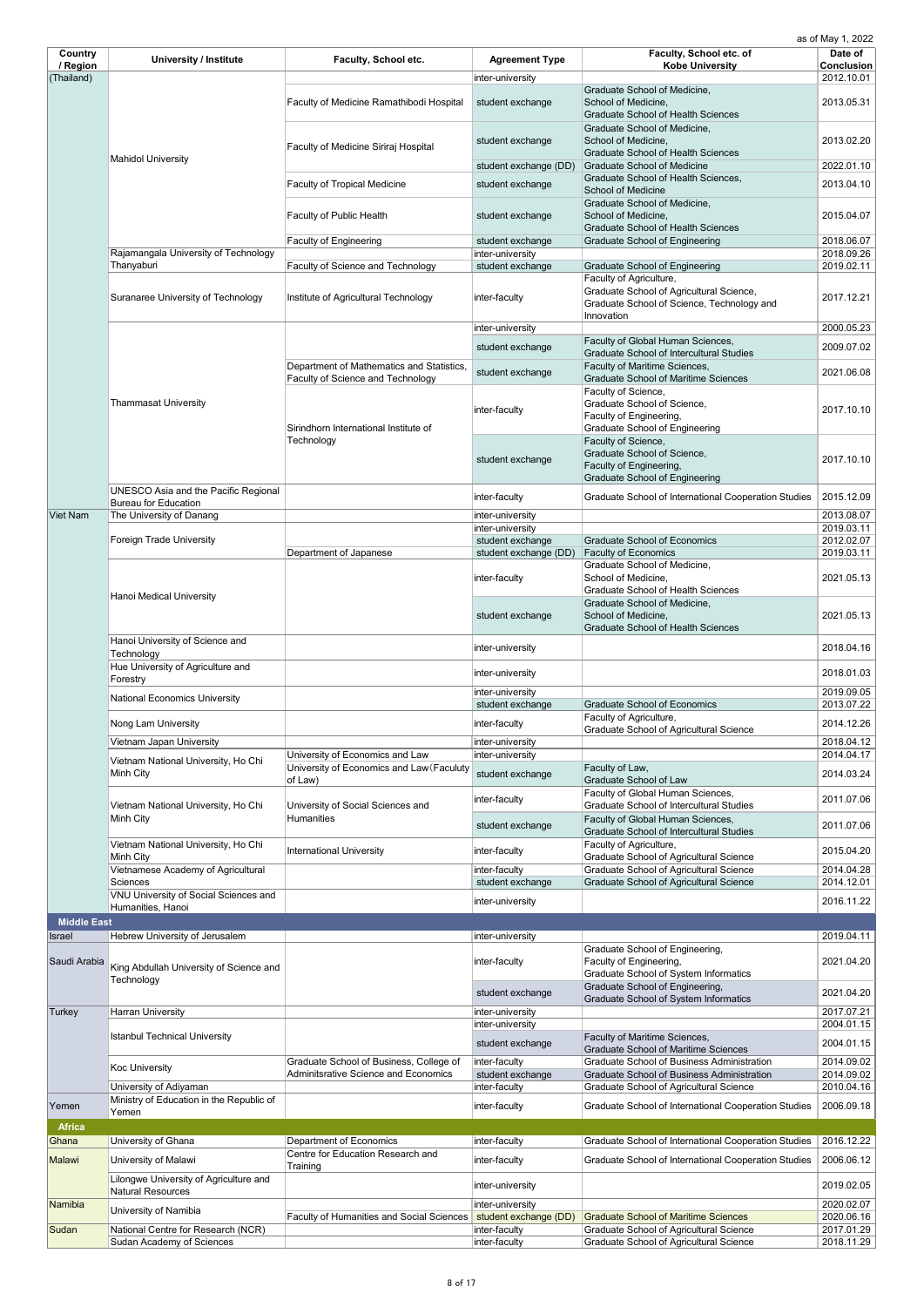| Country<br>/ Region  | <b>University / Institute</b>                                   | <b>Faculty, School etc.</b>                                           | <b>Agreement Type</b>                | Faculty, School etc. of<br><b>Kobe University</b>                                                                                                                                                               | Date of<br><b>Conclusion</b> |
|----------------------|-----------------------------------------------------------------|-----------------------------------------------------------------------|--------------------------------------|-----------------------------------------------------------------------------------------------------------------------------------------------------------------------------------------------------------------|------------------------------|
| Uganda               | Ministry of Education and Sports in the<br>Republic of Uganda   |                                                                       | inter-faculty                        | Graduate School of International Cooperation Studies                                                                                                                                                            | 2008.10.01                   |
|                      | <b>Makerere University</b>                                      | College of Business and Management<br><b>Sciences</b>                 | inter-faculty                        | Graduate School of International Cooperation Studies                                                                                                                                                            | 2020.06.01                   |
| <b>Oceania</b>       |                                                                 |                                                                       |                                      |                                                                                                                                                                                                                 |                              |
| Australia            | <b>Curtin University</b>                                        | <b>Faculty of Humanities</b>                                          | inter-faculty*                       | Faculty of Intercultural Studies,<br>Faculty of Global Human Sciences,<br><b>Graduate School of Intercultural Studies</b>                                                                                       | 2018.04.23                   |
|                      | Royal Melbourne Institute of Technology                         |                                                                       | inter-faculty                        | Faculty of Engineering,<br><b>Graduate School of Engineering</b>                                                                                                                                                | 2017.02.17                   |
|                      |                                                                 |                                                                       | inter-faculty                        | Graduate School of Engineering,<br><b>Faculty of Engineering</b>                                                                                                                                                | 2018.08.09                   |
|                      | <b>Monash University</b>                                        | Faculty of Art, Design and Architecture                               | student exchange                     | Graduate School of Engineering,<br><b>Faculty of Engineering</b>                                                                                                                                                | 2018.08.09                   |
|                      | The University of New South Wales                               |                                                                       | inter-university                     |                                                                                                                                                                                                                 | 2021.11.17                   |
|                      | The University of South Australia                               |                                                                       | student exchange<br>inter-university | University-wide                                                                                                                                                                                                 | 2021.11.17<br>2021.06.09     |
|                      | The University of Sydney                                        | <b>Sydney Law School</b>                                              | inter-faculty*                       | Faculty of Law,<br><b>Graduate School of Law</b>                                                                                                                                                                | 2017.12.14                   |
|                      |                                                                 |                                                                       | inter-university                     |                                                                                                                                                                                                                 | 2006.10.20                   |
|                      | The University of Western Australia                             |                                                                       | student exchange                     | University-wide                                                                                                                                                                                                 | 2006.11.27                   |
|                      | University of Tasmania                                          |                                                                       | inter-faculty<br>inter-university    | <b>Graduate School of Maritime Sciences</b>                                                                                                                                                                     | 2021.04.02<br>2017.07.24     |
|                      | University of Wollongong                                        |                                                                       | student exchange                     | University-wide                                                                                                                                                                                                 | 2017.07.24                   |
| <b>North America</b> |                                                                 |                                                                       |                                      |                                                                                                                                                                                                                 |                              |
| Canada               | <b>Brock University</b>                                         | Institute for Scientific Computation                                  | inter-faculty<br>student exchange    | <b>Graduate School of System Informatics</b><br><b>Graduate School of System Informatics</b>                                                                                                                    | 2016.12.01<br>2016.12.01     |
|                      |                                                                 |                                                                       | inter-faculty                        | Graduate School of Intercultural Studies,                                                                                                                                                                       | 2014.11.18                   |
|                      | <b>Huron University College</b>                                 |                                                                       |                                      | <b>Faculty of Global Human Sciences</b><br><b>Graduate School of Intercultural Studies,</b>                                                                                                                     | 2014.11.18                   |
|                      |                                                                 | Royal Institution for the Advancement of                              | student exchange                     | <b>Faculty of Global Human Sciences</b><br>School of Medicine,                                                                                                                                                  |                              |
|                      | <b>McGill University</b><br>The Campbell Family Cancer Research | Learning                                                              | inter-faculty                        | <b>Graduate School of Medicine</b>                                                                                                                                                                              | 2019.10.15                   |
|                      | Institute at The Princess Margaret<br><b>Cancer Centre</b>      |                                                                       | inter-faculty<br>inter-university    | <b>Graduate School of Medicine</b>                                                                                                                                                                              | 2020.07.16<br>2015.01.13     |
|                      | University of Ottawa                                            |                                                                       | student exchange                     | University-wide**                                                                                                                                                                                               | 2015.01.13                   |
|                      | University of Toronto                                           | Faculty of Applied Science and<br>Engineering                         | inter-faculty                        | <b>Faculty of Engineering</b>                                                                                                                                                                                   | 1980.05.14                   |
|                      | <b>Western University</b>                                       | <b>Faculty of Education</b>                                           | inter-faculty                        | Faculty of Intercultural Studies,<br>Faculty of Human Development,<br>Faculty of Global Human Sciences,<br>Graduate School of Intercultural Studies,<br>Graduate School of Human Development and<br>Environment | 2017.10.22                   |
| United<br>States     | <b>Boston College</b>                                           | Department of Economics                                               | inter-faculty                        | <b>Graduate School of Economics</b>                                                                                                                                                                             | 2012.04.17                   |
|                      |                                                                 |                                                                       | inter-university                     |                                                                                                                                                                                                                 | 2003.10.01                   |
|                      | California Maritime Academy                                     |                                                                       | faculty exchange                     | <b>Graduate School of Maritime Sciences,</b><br><b>Faculty of Maritime Sciences</b>                                                                                                                             | 2008.09.30                   |
|                      | <b>Cornell University</b>                                       | Samuel Curtis Johnson Graduate School<br>of Management                | inter-faculty                        | Graduate School of Science, Technology and<br>Innovation                                                                                                                                                        | 2017.05.15                   |
|                      |                                                                 |                                                                       | inter-university                     | Faculty of Intercultural Studies,                                                                                                                                                                               | 2015.02.02                   |
|                      | Queens College City University of New<br>York                   |                                                                       | student exchange                     | Graduate School of Intercultural Studies,<br>Faculty of Economics,<br>Graduate School of Economics,<br><b>Faculty of Global Human Sciences</b>                                                                  | 2015.02.02                   |
|                      | <b>FHI360</b>                                                   |                                                                       | inter-faculty<br>inter-university    | Graduate School of International Cooperation Studies   2011.09.12                                                                                                                                               | 2021.10.16                   |
|                      | Georgia Institute of Technology<br>Maine Maritime Academy       |                                                                       | student exchange<br>inter-university | University-wide                                                                                                                                                                                                 | 2021.10.16<br>2003.10.01     |
|                      |                                                                 |                                                                       | inter-faculty                        | Faculty of Global Human Sciences,                                                                                                                                                                               | 2012.02.23                   |
|                      | The University of Tennessee, Knoxville                          |                                                                       |                                      | <b>Graduate School of Intercultural Studies</b><br>Faculty of Global Human Sciences,                                                                                                                            |                              |
|                      |                                                                 |                                                                       | student exchange<br>inter-faculty    | <b>Graduate School of Intercultural Studies</b><br>Research Center for Membrane and Film Technology                                                                                                             | 2012.02.23<br>2019.05.16     |
|                      | University of Arkansas                                          |                                                                       | faculty exchange                     | Research Center for Membrane and Film Technology                                                                                                                                                                | 2019.05.16                   |
|                      | University of California, Barkeley                              | Pacific Earthquake Engineering Research<br>Center                     | inter-faculty                        | Faculty of Engineering,<br>Graduate School of Engineering,<br>Research Center for Urban Safety and Security                                                                                                     | 2019.10.30                   |
|                      | University of California, Hastings<br>College of the Law        |                                                                       | inter-faculty*                       | <b>Graduate School of Law</b>                                                                                                                                                                                   | 2017.07.20                   |
|                      | University of California, Irvine                                | Jack W.Peltason Center for the Study of<br>Democracy                  | inter-faculty                        | <b>Graduate School of Economics</b>                                                                                                                                                                             | 2016.10.07                   |
|                      | University of California, San Diego                             |                                                                       | inter-university                     |                                                                                                                                                                                                                 | 2021.01.22                   |
|                      | University of Georgia                                           |                                                                       | inter-faculty                        | <b>Faculty of Global Human Sciences</b>                                                                                                                                                                         | 2020.05.22                   |
|                      |                                                                 |                                                                       | student exchange<br>inter-university | <b>Faculty of Global Human Sciences</b>                                                                                                                                                                         | 2020.05.22<br>2017.03.25     |
|                      | University of Hawaii at Mānoa                                   | John A. Burns School of Medicine                                      | inter-faculty*                       | School of Medicine,<br><b>Graduate School of Medicine</b>                                                                                                                                                       | 2016.09.23                   |
|                      | University of Nebraska - Lincoln                                |                                                                       | inter-university                     |                                                                                                                                                                                                                 | 2018.09.07                   |
|                      | University of Pittsburgh                                        | Graduate School of Public and                                         | inter-university                     |                                                                                                                                                                                                                 | 2016.04.04                   |
|                      |                                                                 | <b>International Affairs</b><br>Dornsife College of Letters, Arts and | student exchange (DD)                | <b>Graduate School of International Cooperation Studies</b>                                                                                                                                                     | 2013.06.16                   |
|                      |                                                                 | <b>Sciences</b>                                                       | inter-university                     | Graduate School of Engineering,                                                                                                                                                                                 | 2018.02.06                   |
|                      | University of Southern California                               | Viterbi School of Engineering                                         | inter-faculty                        | Graduate School of System Informatics,<br><b>Education Center on Computational Science and</b><br>Engineering                                                                                                   | 2016.02.03                   |
|                      | University of South Florida                                     |                                                                       | inter-university                     |                                                                                                                                                                                                                 | 2020.05.19                   |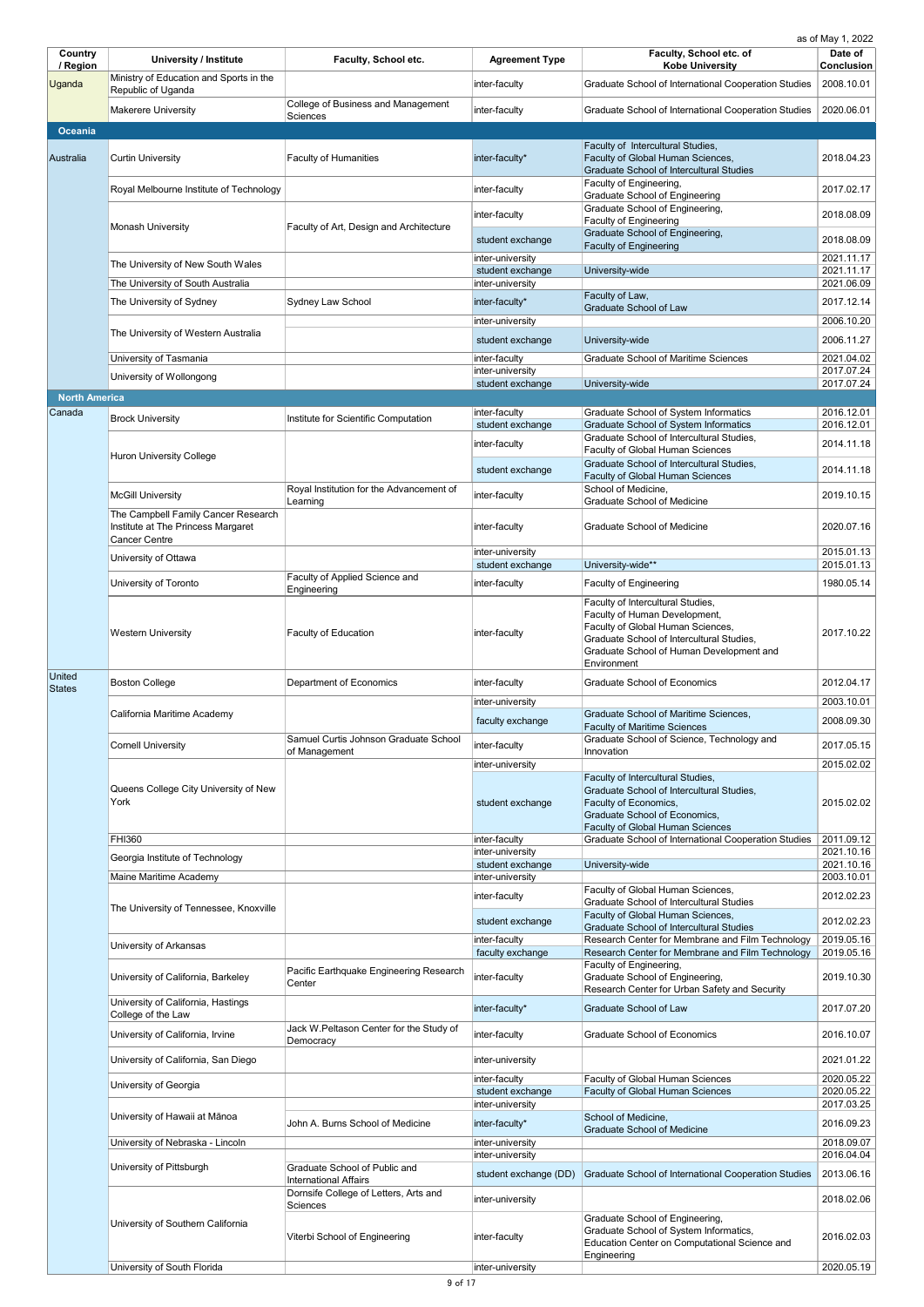| Country              | <b>University / Institute</b>               | <b>Faculty, School etc.</b>                                                                | <b>Agreement Type</b>                | Faculty, School etc. of                                                                  | Date of                  |
|----------------------|---------------------------------------------|--------------------------------------------------------------------------------------------|--------------------------------------|------------------------------------------------------------------------------------------|--------------------------|
| / Region             |                                             |                                                                                            |                                      | <b>Kobe University</b>                                                                   | <b>Conclusion</b>        |
| (United<br>States)   |                                             | College of Engineering                                                                     | inter-university<br>inter-faculty    | <b>Faculty of Engineering</b>                                                            | 2003.08.01<br>1980.06.09 |
|                      | University of Washington                    | <b>Foster School of Business</b>                                                           | inter-faculty*                       | <b>School of Business Administration</b>                                                 | 2017.05.15               |
|                      |                                             |                                                                                            |                                      | Graduate School of Medicine,                                                             |                          |
|                      |                                             | School of Medicine                                                                         | student exchange                     | <b>School of Medicine</b>                                                                | 2011.05.12               |
|                      |                                             |                                                                                            |                                      | Faculty of Intercultural Studies,                                                        |                          |
|                      |                                             |                                                                                            | inter-faculty                        | Faculty of Global Human Sciences,                                                        | 2017.10.25               |
|                      | <b>Utah State University</b>                |                                                                                            |                                      | <b>Graduate School of Intercultural Studies</b>                                          |                          |
|                      |                                             |                                                                                            | student exchange                     | Faculty of Intercultural Studies,<br>Faculty of Global Human Sciences,                   | 2017.10.25               |
|                      |                                             |                                                                                            |                                      | <b>Graduate School of Intercultural Studies</b>                                          |                          |
| <b>South America</b> |                                             |                                                                                            |                                      |                                                                                          |                          |
|                      |                                             |                                                                                            |                                      | <b>Faculty of Intercultural Studies,</b>                                                 |                          |
| Brazil               | University of Brasília                      |                                                                                            | inter-faculty*                       | <b>Faculty of Global Human Sciences,</b>                                                 | 2017.08.28               |
|                      |                                             |                                                                                            |                                      | <b>Graduate School of Intercultural Studies</b>                                          |                          |
|                      | University of São Paulo                     |                                                                                            | inter-university                     |                                                                                          | 2018.05.24               |
|                      | Federal University of Rio de Janeiro        | Institute of Economics                                                                     | inter-faculty                        | Research Institute for Economics and Business<br>Administration                          | 2010.03.04               |
| <b>Chile</b>         | Catholic University of the North - Chille   | <b>School of Architecture</b>                                                              | inter-faculty                        | <b>Graduate School of Engineering</b>                                                    | 2020.12.01               |
|                      | The United Nations Economic                 |                                                                                            |                                      |                                                                                          |                          |
|                      | Commission for Latin America and the        |                                                                                            | inter-faculty                        | Research Institute for Economics and Business<br>Administration                          | 2007.09.26               |
|                      | Caribbean (ECLAC)                           |                                                                                            |                                      |                                                                                          |                          |
| Mexico               | The University of Guadalajara               |                                                                                            | inter-university                     |                                                                                          | 2007.02.09               |
|                      | National Autonomous University of<br>Mexico | <b>Accounting and Management Faculty</b>                                                   | inter-faculty*                       | School of Business Administration,<br><b>Graduate School of Business Administration</b>  | 2018.02.28               |
| Paraguay             | Norte University                            |                                                                                            | inter-university                     |                                                                                          | 2021.07.26               |
| <b>Europe</b>        |                                             |                                                                                            |                                      |                                                                                          |                          |
| Austria              |                                             |                                                                                            | inter-university                     |                                                                                          | 2015.10.06               |
|                      |                                             |                                                                                            |                                      | Graduate School of Human Development and                                                 |                          |
|                      | FH Joanneum University of Applied           |                                                                                            |                                      | Environment,                                                                             |                          |
|                      | Sciences                                    |                                                                                            | student exchange                     | Faculty of Global Human Sciences,                                                        | 2015.10.06               |
|                      |                                             |                                                                                            |                                      | Graduate School of Health Sciences,                                                      |                          |
|                      |                                             |                                                                                            |                                      | <b>School of Medicine</b>                                                                |                          |
|                      |                                             |                                                                                            | inter-university                     | Faculty of Law,                                                                          | 2018.03.23               |
|                      |                                             |                                                                                            |                                      | Faculty of Engineering,                                                                  |                          |
|                      | Management Center Innsbruck (MCI)           |                                                                                            |                                      | Graduate School of Law,                                                                  | 2018.06.15               |
|                      |                                             |                                                                                            | student exchange                     | Graduate School of Engineering,                                                          |                          |
|                      |                                             |                                                                                            |                                      | Graduate School of Science, Technology and                                               |                          |
|                      |                                             |                                                                                            |                                      | Innovation                                                                               |                          |
|                      | <b>Medical University of Graz</b>           |                                                                                            | inter-university<br>student exchange | <b>School of Medicine</b>                                                                | 2021.09.14<br>2021.09.14 |
|                      |                                             |                                                                                            | inter-university                     |                                                                                          | 2018.05.04               |
|                      | University of Graz                          |                                                                                            | student exchange                     | University-wide                                                                          | 2018.05.04               |
|                      | University of Innsbruck                     |                                                                                            | inter-university                     |                                                                                          | 2017.10.24               |
|                      |                                             |                                                                                            | student exchange                     | Faculty of Letters,                                                                      | 2018.11.30               |
|                      |                                             | <b>Faculty of Social and Political Sciences</b>                                            |                                      | <b>Graduate School of Humanities</b><br><b>Graduate School of Humanities</b>             | 2018.11.30               |
|                      |                                             |                                                                                            | faculty exchange                     | Faculty of Law,                                                                          |                          |
|                      |                                             | Faculty of Law                                                                             | student exchange                     | <b>Graduate School of Law</b>                                                            | 2019.09.30               |
|                      |                                             |                                                                                            | faculty exchange                     | Graduate School of Law                                                                   | 2019.10.03               |
|                      |                                             |                                                                                            | inter-faculty                        | Graduate School of Business Administration,                                              | 1998.01.09               |
|                      | Vienna University of Economics and          |                                                                                            |                                      | <b>School of Business Administration</b>                                                 |                          |
|                      | <b>Business Administration</b>              |                                                                                            | student exchange                     | Graduate School of Business Administration,<br><b>School of Business Administration</b>  | 2012.06.08               |
| Belgium              | <b>Bruegel</b>                              |                                                                                            | inter-faculty                        | <b>Graduate School of Economics</b>                                                      | 2013.10.07               |
|                      |                                             |                                                                                            | inter-university                     |                                                                                          | 2019.11.27               |
|                      |                                             |                                                                                            |                                      | Faculty of Economics,                                                                    |                          |
|                      |                                             |                                                                                            |                                      | School of Business Administration,                                                       |                          |
|                      | <b>Ghent University</b>                     | Faculty of Arts and Philosophy, Faculty of<br><b>Economics and Business Administration</b> | student exchange                     | Graduate School of Economics,                                                            | 2021.07.05               |
|                      |                                             |                                                                                            |                                      | Graduate School of Business Administration,<br>Graduate School of Intercultural Studies, |                          |
|                      |                                             |                                                                                            |                                      | <b>Faculty of Global Human Sciences</b>                                                  |                          |
|                      |                                             |                                                                                            | inter-university                     |                                                                                          | 2019.10.21               |
|                      |                                             |                                                                                            |                                      | Faculty of Economics,                                                                    |                          |
|                      |                                             |                                                                                            | student exchange                     | Graduate School of Economics,<br>Graduate School of Intercultural Studies,               | 2021.01.27               |
|                      |                                             |                                                                                            |                                      | <b>Faculty of Global Human Sciences</b>                                                  |                          |
|                      |                                             |                                                                                            | student exchange (DD)                | <b>Graduate School of Intercultural Studies</b>                                          | 2017.07.06               |
|                      |                                             |                                                                                            | student exchange (DD)                | <b>Faculty of Economics</b>                                                              | 2015.06.08               |
|                      |                                             | Interfaculty Center of European Studies,                                                   |                                      |                                                                                          |                          |
|                      |                                             | Faculty of Economics and Business,                                                         | student exchange (DD)                | <b>Graduate School of Economics</b>                                                      | 2014.03.12               |
|                      | Katholieke Universiteit Leuven              | Faculty of Arts                                                                            |                                      |                                                                                          |                          |
|                      |                                             | <b>Faculty of Economics and Business</b>                                                   | student exchange                     | Faculty of Economics,<br><b>Graduate School of Economics</b>                             | 2020.07.16               |
|                      |                                             |                                                                                            |                                      | Faculty of Economics,                                                                    |                          |
|                      |                                             |                                                                                            |                                      | Graduate School of Economics,                                                            |                          |
|                      |                                             | <b>Faculty of Social Sciences</b>                                                          | student exchange                     | Faculty of Law,                                                                          | 2021.02.01               |
|                      |                                             |                                                                                            |                                      | Graduate School of Law,                                                                  |                          |
|                      |                                             |                                                                                            |                                      | Faculty of Global Human Sciences,<br><b>Graduate School of Intercultural Studies</b>     |                          |
|                      |                                             | Faculty of Law                                                                             | student exchange                     | <b>Graduate School of Law</b>                                                            | 2019.10.21               |
|                      |                                             | Interfaculty Center of European Studies                                                    | student exchange (DD)                | <b>Graduate School of Intercultural Studies</b>                                          | 2015.12.15               |
|                      |                                             |                                                                                            | inter-university                     |                                                                                          | 2016.10.12               |
|                      | University of Mons                          | Faculty of Engineering,                                                                    | student exchange                     | Faculty of Engineering,                                                                  | 2017.02.10               |
|                      |                                             | Faculty of Architecture and Urban Planning                                                 |                                      | <b>Graduate School of Engineering</b>                                                    |                          |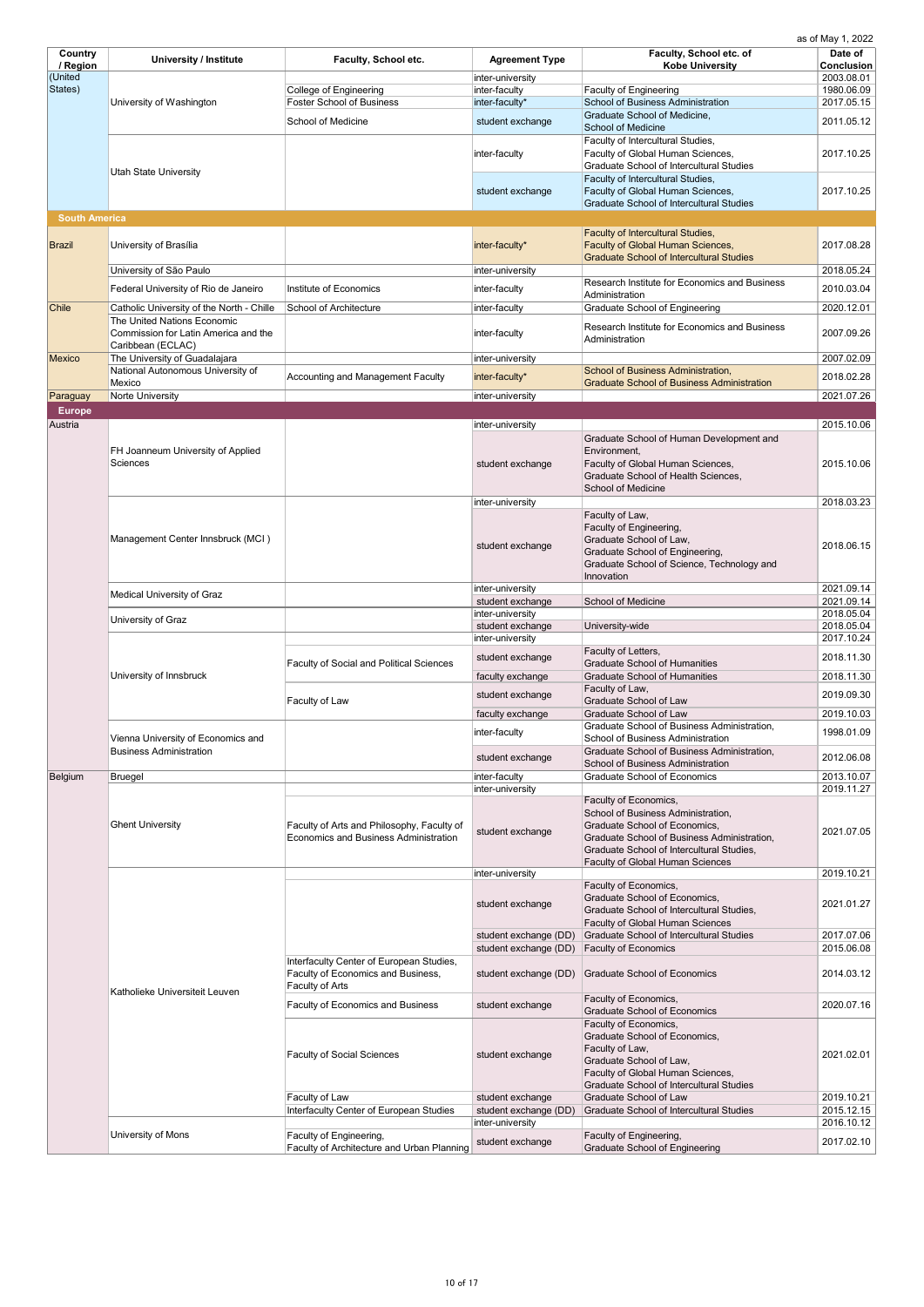| Country               | <b>University / Institute</b>                          | <b>Faculty, School etc.</b>                                                          | <b>Agreement Type</b>                | Faculty, School etc. of                                                                                | Date of                         |
|-----------------------|--------------------------------------------------------|--------------------------------------------------------------------------------------|--------------------------------------|--------------------------------------------------------------------------------------------------------|---------------------------------|
| / Region<br>(Belgium) |                                                        |                                                                                      | inter-university                     | <b>Kobe University</b>                                                                                 | <b>Conclusion</b><br>2019.09.30 |
|                       |                                                        |                                                                                      |                                      | Graduate School of Law,                                                                                |                                 |
|                       |                                                        |                                                                                      |                                      | Faculty of Law,                                                                                        |                                 |
|                       |                                                        |                                                                                      | student exchange                     | Graduate School of Intercultural Studies,<br>Faculty of Global Human Sciences,                         | 2019.10.10                      |
|                       | Saint-Louis University                                 |                                                                                      |                                      | Graduate School of Economics,                                                                          |                                 |
|                       |                                                        |                                                                                      |                                      | <b>Faculty of Economics</b>                                                                            |                                 |
|                       |                                                        | Faculty of Law, Faculty of Economic,                                                 | faculty exchange                     | Graduate School of Law,<br>Graduate School of Intercultural Studies,                                   | 2017.06.22                      |
|                       |                                                        | Social and Political Science                                                         |                                      | <b>Graduate School of Economics</b>                                                                    |                                 |
|                       |                                                        | School of Economics                                                                  | inter-faculty                        | <b>Graduate School of Economics</b>                                                                    | 2016.03.01                      |
|                       |                                                        |                                                                                      | student exchange                     | <b>Graduate School of Economics</b>                                                                    | 2021.01.21                      |
|                       | Université catholique de Louvain                       | <b>Faculty of Pharmacy and Biomedical</b><br>Sciences,                               | inter-faculty*                       | Graduate School of Medicine,                                                                           | 2017.12.20                      |
|                       |                                                        | <b>School of Biomedical Sciences</b>                                                 |                                      | <b>Biosignal Research Center</b>                                                                       |                                 |
|                       |                                                        |                                                                                      | inter-university                     |                                                                                                        | 2014.01.30                      |
|                       |                                                        | Faculty of Gembloux-Agro-bio-Tech                                                    | student exchange                     | <b>Graduate School of Engineering</b><br>Faculty of Economics,                                         | 2015.12.22                      |
|                       | University of Liège                                    | Faculty of Philosophy and Letters                                                    | student exchange                     | <b>Graduate School of Economics</b>                                                                    | 2016.06.22                      |
|                       |                                                        | <b>Faculty of Law and Political Sciences</b>                                         | student exchange                     | Graduate School of Law<br>School of Business Administration,                                           | 2014.04.04                      |
|                       |                                                        | <b>Management School</b>                                                             | student exchange                     | <b>Graduate School of Business Administration</b>                                                      | 2020.08.20                      |
|                       |                                                        |                                                                                      | inter-university                     |                                                                                                        | 2017.09.25                      |
|                       | Université Libre de Bruxelles                          | Faculty of Letters, Translation and                                                  |                                      | Faculty of Letters,<br>Faculty of Global Human Sciences,                                               |                                 |
|                       |                                                        | Communication                                                                        | student exchange                     | Graduate School of Humanities,                                                                         | 2018.06.19                      |
|                       |                                                        |                                                                                      |                                      | <b>Graduate School of Intercultural Studies</b>                                                        |                                 |
|                       | Vrije Universiteit Brussel                             |                                                                                      | inter-university<br>student exchange | University-wide                                                                                        | 2020.06.29<br>2016.10.12        |
|                       | Bulgarian Universities and Institutes of               |                                                                                      |                                      |                                                                                                        |                                 |
| <b>Bulgaria</b>       | <b>Bulgarian Academy of Sciences</b>                   |                                                                                      | inter-university                     |                                                                                                        | 2005.07.01                      |
|                       | Sofia University St. Kliment Ohridski                  |                                                                                      | inter-university                     |                                                                                                        | 2012.07.25                      |
|                       |                                                        |                                                                                      | student exchange                     | University-wide<br>Faculty of Agriculture,                                                             | 2018.06.18                      |
|                       | Trakia University                                      | <b>Faculty of Agriculture</b>                                                        | inter-faculty                        | <b>Graduate School of Agricultural Science</b>                                                         | 2016.06.01                      |
|                       | University of Food Technologies                        |                                                                                      | inter-faculty                        | Graduate School of Agricultural Science                                                                | 2015.12.16                      |
| Croatia               |                                                        |                                                                                      | inter-faculty                        | Faculty of Letters,<br><b>Graduate School of Humanities</b>                                            | 2019.06.14                      |
|                       | Juraj Dobrila University of Pula                       | <b>Faculty of Humanities</b>                                                         | student exchange                     | Faculty of Letters,                                                                                    | 2019.06.14                      |
|                       |                                                        |                                                                                      |                                      | <b>Graduate School of Humanities</b>                                                                   |                                 |
|                       |                                                        |                                                                                      | inter-faculty                        | Faculty of Maritime Sciences,<br><b>Graduate School of Maritime Sciences</b>                           | 2016.02.29                      |
|                       | University of Rijeka                                   | <b>Faculty of Maritime Studies</b>                                                   | student exchange                     | Faculty of Maritime Sciences,                                                                          | 2016.02.29                      |
|                       |                                                        |                                                                                      |                                      | <b>Graduate School of Maritime Sciences</b>                                                            |                                 |
| Czech<br>Republic     | <b>Charles University</b>                              |                                                                                      | inter-university                     |                                                                                                        | 2017.06.15                      |
|                       |                                                        |                                                                                      | student exchange                     | University-wide                                                                                        | 2017.06.15                      |
| Denmark               |                                                        |                                                                                      | inter-university                     |                                                                                                        | 2000.08.30                      |
|                       |                                                        |                                                                                      |                                      | Faculty of Global Human Sciences,<br>Graduate School of Intercultural Studies,                         |                                 |
|                       | University of Aarhus                                   |                                                                                      | student exchange                     | Graduate School of Human Development and                                                               | 2000.08.30                      |
|                       |                                                        |                                                                                      |                                      | Environment,<br><b>School of Medicine</b>                                                              |                                 |
|                       |                                                        |                                                                                      |                                      | Faculty of Economics,                                                                                  |                                 |
|                       |                                                        | <b>Faculty of Social Sciences</b>                                                    | student exchange                     | <b>Graduate School of Economics</b>                                                                    | 2001.06.29                      |
| Estonia               | <b>Tallinn University of Technology</b>                | <b>School of Engineering</b>                                                         | inter-faculty                        | Graduate School of Science, Technology and<br>Innovation                                               | 2018.08.31                      |
|                       |                                                        |                                                                                      |                                      | Faculty of Engineering,                                                                                |                                 |
| Finland               |                                                        | <b>Faculty of Engineering and Natural</b>                                            | inter-faculty                        | Graduate School of Engineering,                                                                        | 2021.08.12                      |
|                       | <b>Tampere University</b>                              | Sciences, Faculty of Information and                                                 |                                      | <b>Graduate School of System Informatics</b>                                                           |                                 |
|                       |                                                        | <b>Communication Technologies</b>                                                    | student exchange                     | Faculty of Engineering,<br>Graduate School of Engineering,                                             | 2021.08.12                      |
|                       |                                                        |                                                                                      |                                      | Graduate School of System Informatics                                                                  |                                 |
|                       |                                                        |                                                                                      | inter-faculty                        | Faculty of Global Human Sciences,<br>Graduate School of ntercultural Studies                           | 2021.10.13                      |
|                       | University of Helsinki                                 | Faculty of Arts                                                                      |                                      | Faculty of Global Human Sciences,                                                                      |                                 |
|                       |                                                        |                                                                                      | student exchange                     | <b>Graduate School of Intercultural Studies</b>                                                        | 2021.10.13                      |
| France                |                                                        |                                                                                      | inter-university                     |                                                                                                        | 2022.04.19                      |
|                       |                                                        |                                                                                      |                                      | Faculty of Letters,<br>Graduate School of Humanities,                                                  |                                 |
|                       |                                                        | Faculty of Law and Political Science,<br><b>Faculty of Economics and Management,</b> | student exchange                     | Faculty of Global Human Sciences,                                                                      | 2019.06.16                      |
|                       |                                                        | Faculty of Humanities and Arts                                                       |                                      | Graduate School of Intercultural Studies,                                                              |                                 |
|                       | <b>Aix-Marseille University</b>                        |                                                                                      |                                      | Faculty and Graduate School of Law,<br>Faculty and Graduate School of Economics                        |                                 |
|                       |                                                        |                                                                                      |                                      | Faculty of Engineering,                                                                                |                                 |
|                       |                                                        | POLYTECH School of Engineering                                                       | student exchange                     | Graduate School of Engineering,<br><b>Graduate School of System Informatics</b>                        | 2019.06.16                      |
|                       |                                                        |                                                                                      |                                      | Faculty of Science,                                                                                    |                                 |
|                       |                                                        | Polytech Marseille                                                                   | student exchange                     | <b>Graduate School of Science</b>                                                                      | 2020.11.26                      |
|                       | Claude Bernard University - Lyon1                      |                                                                                      | inter-faculty                        | <b>Graduate School of Science</b><br><b>Graduate School of Science</b>                                 | 2015.05.13<br>2012.10.15        |
|                       | Côte d'Azur Observatory                                |                                                                                      | inter-faculty<br>student exchange    | <b>Graduate School of Science</b>                                                                      | 2012.10.15                      |
|                       |                                                        |                                                                                      | inter-university                     |                                                                                                        | 2015.04.10                      |
|                       |                                                        |                                                                                      |                                      | Graduate School of Humanities,                                                                         |                                 |
|                       | Ecole Normale Superieure de Lyon                       |                                                                                      | student exchange                     | Graduate School of Human Development and<br>Environment,                                               | 2015.04.10                      |
|                       |                                                        |                                                                                      |                                      | Graduate School of International Cooperation Studies                                                   |                                 |
|                       |                                                        |                                                                                      | inter-faculty                        | School of Business Administration,                                                                     | 1982.05.19                      |
|                       | Ecole Superieure de Commerce de<br>Paris (ESCP EUROPE) |                                                                                      |                                      | <b>Graduate School of Business Administration</b><br>School of Business Administration,                |                                 |
|                       |                                                        |                                                                                      | student exchange                     | <b>Graduate School of Business Administration</b>                                                      | 1992.01.05                      |
|                       | <b>ESSEC Business School</b>                           |                                                                                      | inter-faculty<br>student exchange    | <b>Graduate School of Business Administration</b><br><b>Graduate School of Business Administration</b> | 2016.11.30<br>2016.11.30        |
|                       |                                                        |                                                                                      |                                      |                                                                                                        |                                 |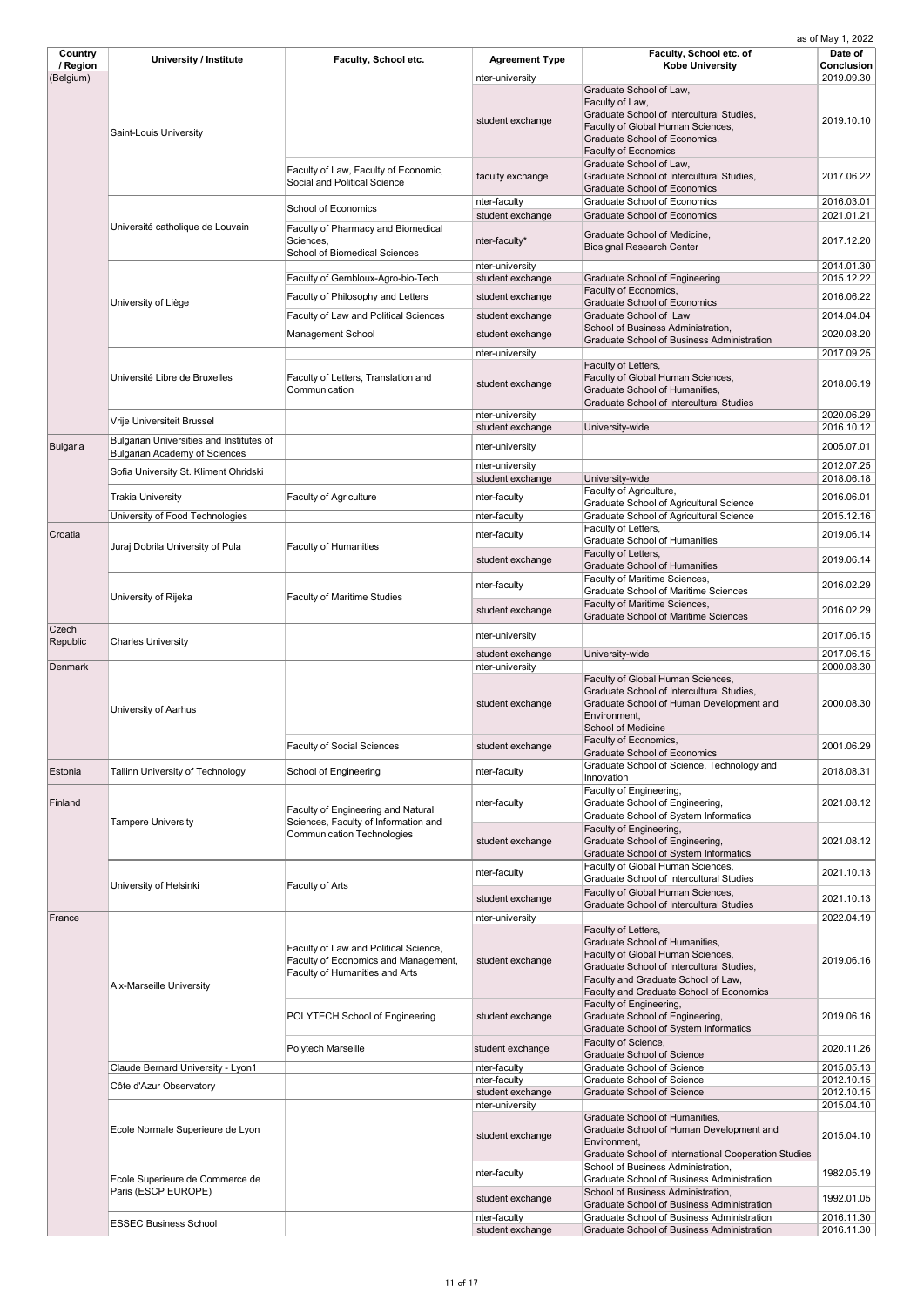| Country<br>/ Region | <b>University / Institute</b>                                                      | Faculty, School etc.                                            | <b>Agreement Type</b>                | Faculty, School etc. of<br><b>Kobe University</b>                                                                                                                                    | Date of<br><b>Conclusion</b> |
|---------------------|------------------------------------------------------------------------------------|-----------------------------------------------------------------|--------------------------------------|--------------------------------------------------------------------------------------------------------------------------------------------------------------------------------------|------------------------------|
| (France)            |                                                                                    |                                                                 | inter-faculty                        | School of Business Administration,                                                                                                                                                   | 2021.10.26                   |
|                     | <b>Groupe Kedge Business School</b>                                                |                                                                 | student exchange                     | <b>Graduate School of Business Administration</b><br>School of Business Administration,<br><b>Graduate School of Business Administration</b>                                         | 2021.10.26                   |
|                     | Institut National des Langues et                                                   |                                                                 | inter-faculty                        | <b>Graduate School of Intercultural Studies</b>                                                                                                                                      | 2021.10.14                   |
|                     | <b>Civilisations Orientales</b>                                                    |                                                                 | student exchange (DD)                | <b>Graduate School of Intercultural Studies</b>                                                                                                                                      | 2021.10.14                   |
|                     |                                                                                    |                                                                 |                                      | Faculty of Engineering,                                                                                                                                                              |                              |
|                     | Institut National des Sciences<br>Appliquées de LYON                               |                                                                 | inter-faculty                        | Graduate School of Engineering,<br>Graduate School of System Informatics,<br>Faculty of Maritime Sciences,<br><b>Graduate School of Maritime Sciences</b>                            | 2013.11.05                   |
|                     | (INSA Lyon)                                                                        |                                                                 | student exchange                     | Faculty of Engineering,<br>Graduate School of Engineering,<br>Graduate School of System Informatics,<br>Faculty of Maritime Sciences,<br><b>Graduate School of Maritime Sciences</b> | 2021.02.18                   |
|                     | <b>Institut National des Sciences</b><br>Appliquées de Toulouse<br>(INSA Toulouse) |                                                                 | inter-faculty                        | <b>Graduate School of Science</b>                                                                                                                                                    | 2018.04.24                   |
|                     | Institut Polytechnique de Grenoble                                                 |                                                                 | inter-faculty                        | Faculty of Engineering,<br>Graduate School of Engineering,<br><b>Graduate School of System Informatics</b>                                                                           | 2018.10.25                   |
|                     | (Grenoble INP)                                                                     |                                                                 | student exchange                     | Faculty of Engineering,<br>Graduate School of Engineering,<br><b>Graduate School of System Informatics</b>                                                                           | 2018.10.25                   |
|                     | Laboratoire National des Champs<br>Magnétiques Pulsés                              |                                                                 | inter-faculty                        | Molecular Photoscience Research Center                                                                                                                                               | 2003.12.18                   |
|                     |                                                                                    |                                                                 | inter-university                     |                                                                                                                                                                                      | 2018.02.27                   |
|                     | National Polytechnic Institute of<br><b>Toulouse</b>                               |                                                                 | student exchange                     | Faculty of Engineering,<br>Graduate School of Engineering,<br><b>Graduate School of System Informatics</b>                                                                           | 2019.11.04                   |
|                     |                                                                                    |                                                                 | inter-university<br>student exchange | University-wide                                                                                                                                                                      | 2022.03.02<br>2022.03.02     |
|                     | Université Paris Cité                                                              | Faculty of Geography, History, Economy<br>and Society           | student exchange (DD)                | <b>Graduate School of Intercultural Studies</b>                                                                                                                                      | 2019.10.24                   |
|                     |                                                                                    | Faculté Sociétés et Humanités                                   | student exchange (DD)                | <b>Graduate School of Maritime Sciences</b>                                                                                                                                          | 2022.03.19                   |
|                     | Paris II Pantheon Assas University                                                 |                                                                 | inter-university<br>student exchange | University-wide                                                                                                                                                                      | 2005.07.14<br>2017.05.16     |
|                     | <b>Paris Nanterre University</b>                                                   |                                                                 | inter-university                     |                                                                                                                                                                                      | 2006.04.06                   |
|                     | Paris North University - Paris 13                                                  |                                                                 | student exchange<br>inter-university | University-wide**                                                                                                                                                                    | 2017.07.24<br>2010.11.02     |
|                     | Sciences Po Bordeaux                                                               |                                                                 | inter-faculty                        | <b>Graduate School of Law</b>                                                                                                                                                        | 2018.09.17                   |
|                     |                                                                                    |                                                                 | student exchange                     | <b>Graduate School of Law</b>                                                                                                                                                        | 2018.09.17                   |
|                     | Sciences Po Lille                                                                  |                                                                 | inter-faculty                        | Faculty of Law,<br><b>Graduate School of Law</b><br>Faculty of Law,                                                                                                                  | 2015.11.15                   |
|                     |                                                                                    |                                                                 | student exchange                     | <b>Graduate School of Law</b><br>Faculty of Global Human Sciences,                                                                                                                   | 2015.11.15                   |
|                     | Stendhal University - Grenoble 3                                                   |                                                                 | inter-faculty                        | <b>Graduate School of Intercultural Studies</b><br>Faculty of Global Human Sciences,                                                                                                 | 2015.09.21                   |
|                     |                                                                                    |                                                                 | student exchange                     | <b>Graduate School of Intercultural Studies</b>                                                                                                                                      | 2015.09.21                   |
|                     | Université de Poitiers                                                             | Faculty of Law                                                  | inter-faculty<br>student exchange    | <b>Graduate School of Law</b><br><b>Graduate School of Law</b>                                                                                                                       | 2018.08.28<br>2020.03.09     |
|                     |                                                                                    |                                                                 | inter-faculty                        | Faculty of Global Human Sciences,                                                                                                                                                    | 2017.01.10                   |
|                     | Université de Rennes 1                                                             | IGR-IAE de Rennes                                               |                                      | <b>Graduate School of Intercultural Studies</b><br>Faculty of Global Human Sciences,                                                                                                 |                              |
|                     |                                                                                    |                                                                 | student exchange                     | <b>Graduate School of Intercultural Studies</b>                                                                                                                                      | 2017.01.10                   |
|                     | Université de Strasbourg                                                           |                                                                 | inter-university<br>inter-university |                                                                                                                                                                                      | 2013.03.14<br>2018.07.12     |
|                     |                                                                                    | The Law School                                                  | student exchange                     | <b>Graduate School of International Cooperation Studies</b>                                                                                                                          | 2018.07.11                   |
|                     | Université Grenoble-Alpes                                                          | UFR Informatique, Mathématiques et Math<br>ématiques Appliquées | student exchange                     | Faculty of Engineering,<br>Graduate School of Engineering,<br><b>Graduate School of System Informatics</b>                                                                           | 2018.12.19                   |
|                     | University of Lille                                                                |                                                                 | inter-university                     |                                                                                                                                                                                      | 2018.07.24                   |
|                     |                                                                                    | Faculty of Law, Economics and Social                            | student exchange                     |                                                                                                                                                                                      | 2018.07.24                   |
|                     | University of Tours                                                                | Sciences,<br>Interdisciplinary Research Center in Law<br>(IRJI) | inter-faculty                        | Graduate School of Law,<br>Faculty of Law                                                                                                                                            | 2020.02.04                   |
|                     |                                                                                    | Faculty of Law, Economics and Social<br>Sciences                | student exchange                     | Graduate School of Law,<br>Faculty of Law                                                                                                                                            | 2020.02.04                   |
| Georgia             | Ivane Javakhishvili Tbilisi State<br>University                                    |                                                                 | inter-university                     |                                                                                                                                                                                      | 2017.09.13                   |
| Germany             | Asklepios Medical School, Semmelweis                                               |                                                                 | inter-faculty                        | Graduate School of Medicine,<br><b>School of Medicine</b>                                                                                                                            | 2015.06.01                   |
|                     | University                                                                         |                                                                 | student exchange                     | Graduate School of Medicine,<br><b>School of Medicine</b>                                                                                                                            | 2015.06.01                   |
|                     | University of Freiburg                                                             | Institute for Macromolecular Chemistry                          | inter-faculty                        | Faculty of Engineering,<br><b>Graduate School of Engineering</b>                                                                                                                     | 2017.06.30                   |
|                     |                                                                                    |                                                                 | student exchange                     | Faculty of Engineering,<br><b>Graduate School of Engineering</b>                                                                                                                     | 2017.06.30                   |
|                     |                                                                                    |                                                                 | inter-university                     |                                                                                                                                                                                      | 2015.10.05                   |
|                     | Berlin School of Economics and Law                                                 |                                                                 | student exchange                     | Graduate School of Economics,<br><b>Faculty of Economics</b>                                                                                                                         | 2016.05.11                   |
|                     |                                                                                    |                                                                 | student exchange                     | Faculty of Law,<br><b>Graduate School of Law</b>                                                                                                                                     | 2016.03.15                   |
|                     | <b>EBS University of Business and Law</b>                                          | <b>Business School</b>                                          | inter-faculty*                       | Graduate School of Business Administration,<br>School of Business Administration                                                                                                     | 2013.08.28                   |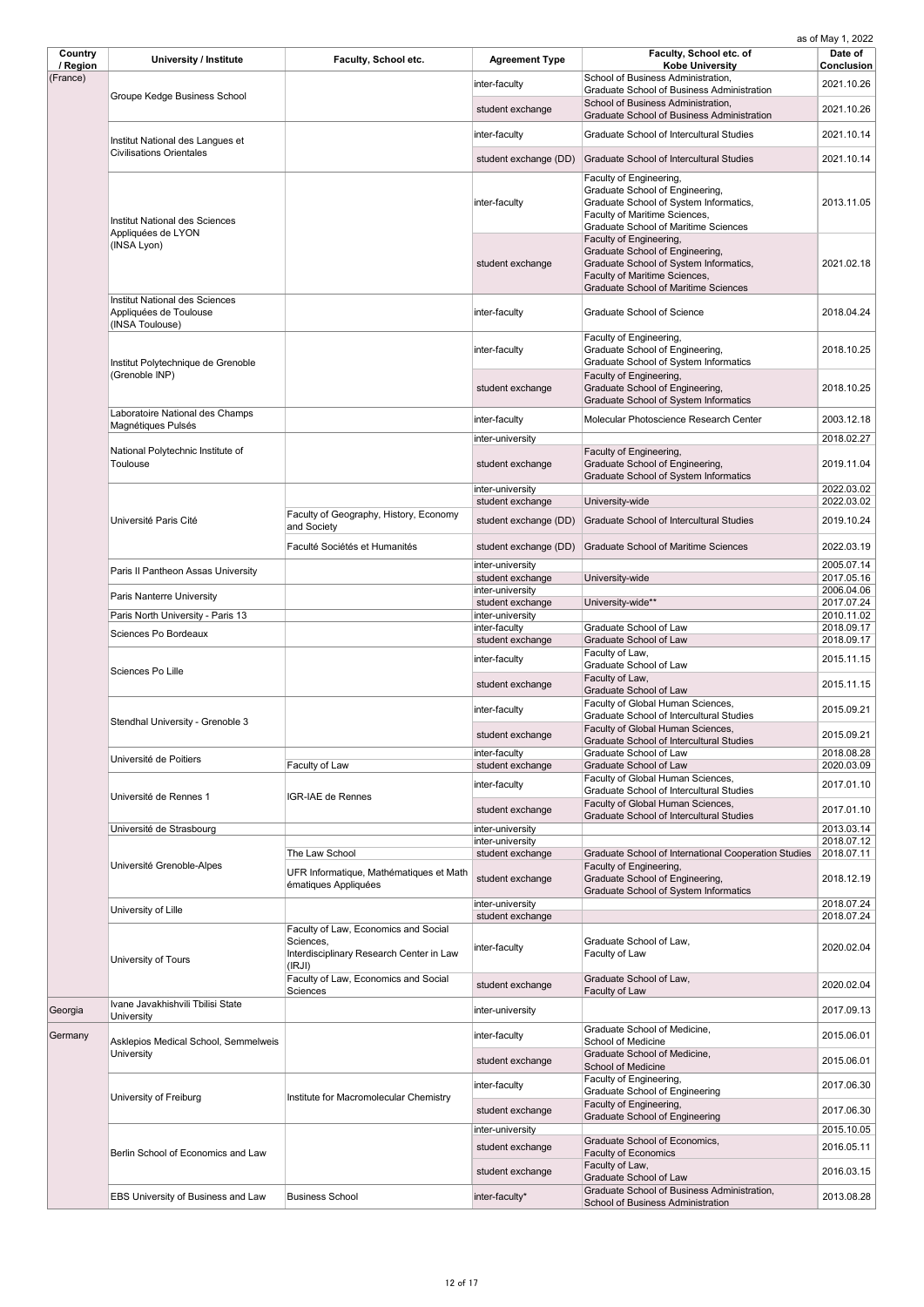| Country<br>/ Region | <b>University / Institute</b>                                                                                          | Faculty, School etc.                                                            | <b>Agreement Type</b>                | Faculty, School etc. of<br><b>Kobe University</b>                                                                                                                                                                                                                                                                                                                                       | Date of<br><b>Conclusion</b> |
|---------------------|------------------------------------------------------------------------------------------------------------------------|---------------------------------------------------------------------------------|--------------------------------------|-----------------------------------------------------------------------------------------------------------------------------------------------------------------------------------------------------------------------------------------------------------------------------------------------------------------------------------------------------------------------------------------|------------------------------|
| (Germany)           |                                                                                                                        |                                                                                 | inter-university                     |                                                                                                                                                                                                                                                                                                                                                                                         | 2019.08.29                   |
|                     | <b>Free University of Berlin</b>                                                                                       |                                                                                 | student exchange                     | University-wide<br>Graduate School of Intercultural Studies,                                                                                                                                                                                                                                                                                                                            | 2019.08.29                   |
|                     |                                                                                                                        | Department of History and Cultural<br>Studies, Academic Division Art History of | inter-faculty                        | <b>Faculty of Global Human Sciences</b>                                                                                                                                                                                                                                                                                                                                                 | 2013.06.27                   |
|                     |                                                                                                                        | East Asia                                                                       | student exchange                     | Graduate School of Intercultural Studies,<br><b>Faculty of Global Human Sciences</b>                                                                                                                                                                                                                                                                                                    | 2013.06.27                   |
|                     | Georg-August-University of Gottingen                                                                                   | <b>Faculty of Economic Sciences</b>                                             | inter-faculty*                       | School of Business Administration,<br><b>Graduate School of Business Administration</b>                                                                                                                                                                                                                                                                                                 | 2013.10.11                   |
|                     |                                                                                                                        | Faculty of Biology and Psychology                                               | inter-faculty                        | Graduate School of Engineering,<br><b>Graduate School of Agricultural Science</b>                                                                                                                                                                                                                                                                                                       | 2014.11.07                   |
|                     |                                                                                                                        |                                                                                 | inter-university                     |                                                                                                                                                                                                                                                                                                                                                                                         | 2018.02.28                   |
|                     | Hamburg University of Technology                                                                                       |                                                                                 | student exchange                     | Graduate School of Engineering,<br>Faculty of Engineering,<br>Graduate School of Science, Technology and<br>Innovation                                                                                                                                                                                                                                                                  | 2018.08.30                   |
|                     | Institute of Solid State Research at the<br>Leibniz Institute for Solid State and<br><b>Materials Research Dresden</b> |                                                                                 | inter-faculty                        | Molecular Photoscience Research Center                                                                                                                                                                                                                                                                                                                                                  | 2013.07.08                   |
|                     | Johannes Gutenberg University Mainz                                                                                    | Institut für Physikalische Chemie                                               | inter-faculty                        | <b>Graduate School of Science</b>                                                                                                                                                                                                                                                                                                                                                       | 2017.11.15                   |
|                     | Karlsruhe Institute of Technology                                                                                      |                                                                                 | inter-university<br>inter-university |                                                                                                                                                                                                                                                                                                                                                                                         | 2017.12.11<br>2016.05.12     |
|                     |                                                                                                                        |                                                                                 | student exchange                     | University-wide**                                                                                                                                                                                                                                                                                                                                                                       | 2016.05.12                   |
|                     |                                                                                                                        | Faculty of Business, Economics, and<br>Social Sciences                          | student exchange                     | Graduate School of Business Administration,<br><b>School of Business Administration</b>                                                                                                                                                                                                                                                                                                 | 2014.09.22                   |
|                     | <b>Kiel University</b>                                                                                                 | <b>Faculty of Engineering</b>                                                   | inter-faculty                        | <b>Faculty of Engineering</b>                                                                                                                                                                                                                                                                                                                                                           | 2000.05.09                   |
|                     |                                                                                                                        |                                                                                 | student exchange                     | <b>Faculty of Engineering</b><br>Faculty of Economics,                                                                                                                                                                                                                                                                                                                                  | 2002.07.16<br>2014.07.24     |
|                     |                                                                                                                        | Faculty of Business, Economics, and<br><b>Social Sciences</b>                   | inter-faculty<br>student exchange    | <b>Graduate School of Economics</b><br>Faculty of Economics,                                                                                                                                                                                                                                                                                                                            | 2014.07.24                   |
|                     |                                                                                                                        | Faculty of History, arts and Oriental                                           |                                      | <b>Graduate School of Economics</b><br>Graduate School of Intercultural Studies,                                                                                                                                                                                                                                                                                                        |                              |
|                     | Leipzig University                                                                                                     | <b>Studies</b>                                                                  | inter-faculty*                       | <b>Faculty of Global Human Sciences</b><br>Faculty of Letters,                                                                                                                                                                                                                                                                                                                          | 2013.06.26                   |
|                     | Martin Luther University Halle-<br>Wittenberg                                                                          | Faculty of Philosophy I                                                         | inter-faculty*                       | Faculty of Global Human Sciences,<br>Graduate School of Intercultural Studies,<br><b>Graduate School of Humanities</b>                                                                                                                                                                                                                                                                  | 2020.12.10                   |
|                     | Osnabrück University                                                                                                   | School of Law                                                                   | inter-faculty<br>student exchange    | <b>Graduate School of Law</b><br><b>Graduate School of Law</b>                                                                                                                                                                                                                                                                                                                          | 2014.06.27<br>2014.06.27     |
|                     | Reseach Center Dresden - Rossendorf                                                                                    |                                                                                 | inter-faculty                        | Molecular Photoscience Research Center                                                                                                                                                                                                                                                                                                                                                  | 2008.10.22                   |
|                     | e.V.<br><b>RWTH Aachen University</b>                                                                                  |                                                                                 | inter-university                     |                                                                                                                                                                                                                                                                                                                                                                                         | 2018.07.10                   |
|                     | University of Siegen                                                                                                   | School of Science and Technology                                                | inter-faculty                        | <b>Graduate School of Agricultural Science</b>                                                                                                                                                                                                                                                                                                                                          | 2019.02.26                   |
|                     | <b>Technical University of Dresden</b>                                                                                 | <b>School of Science</b>                                                        | inter-faculty                        | Faculty of Global Human Sciences,<br>Faculty of Human Development,<br>Graduate School of Human Development and<br>Environment                                                                                                                                                                                                                                                           | 2015.12.10                   |
|                     |                                                                                                                        |                                                                                 | student exchange                     | Faculty of Global Human Sciences,<br>Faculty of Human Development,<br>Graduate School of Human Development and<br>Environment                                                                                                                                                                                                                                                           | 2016.07.20                   |
|                     | <b>Technical University of Munich</b>                                                                                  |                                                                                 | inter-university*                    | University-wide                                                                                                                                                                                                                                                                                                                                                                         | 2018.03.01                   |
|                     | Technische Universität Darmstadt                                                                                       |                                                                                 | inter-university<br>student exchange | Faculty of Letters,<br>Faculty of Global Human Sciences,<br>Faculty of Intercultural Studies,<br>Faculty of Human Development,<br>Faculty of Engineering,<br>Graduate School of Humanities,<br>Graduate School of Intercultural Studies,<br>Graduate School of Human Development and<br>Environment,<br>Graduate School of Engineering,<br><b>Graduate School of System Informatics</b> | 2018.04.03<br>2018.08.07     |
|                     | <b>Trier University</b>                                                                                                |                                                                                 | inter-university<br>student exchange | University-wide**                                                                                                                                                                                                                                                                                                                                                                       | 2015.06.02<br>2015.11.02     |
|                     |                                                                                                                        |                                                                                 | inter-faculty                        | Faculty of Economics,<br><b>Graduate School of Economics</b>                                                                                                                                                                                                                                                                                                                            | 2019.09.11                   |
|                     | University of Cologne                                                                                                  | Faculty of Management, Economics and<br><b>Social Sciences</b>                  | student exchange                     | Faculty of Economics,                                                                                                                                                                                                                                                                                                                                                                   | 2019.09.11                   |
|                     | University of Hamburg                                                                                                  | Asia-Africa Institute, Faculty of Humanities                                    | inter-faculty*                       | <b>Graduate School of Economics</b><br>Faculty of Letters,<br>Faculty of Global Human Sciences,<br>Graduate School of Intercultural Studies,<br>Graduate School of Human Development and<br>Environment,<br><b>Graduate School of Humanities</b>                                                                                                                                        | 2013.03.21                   |
|                     |                                                                                                                        |                                                                                 | student exchange (DD)                | <b>Graduate School of Intercultural Studies</b>                                                                                                                                                                                                                                                                                                                                         | 2019.03.11                   |
|                     |                                                                                                                        |                                                                                 | inter-faculty                        | Faculty of Law,<br><b>Graduate School of Law</b>                                                                                                                                                                                                                                                                                                                                        | 2015.07.15                   |
|                     |                                                                                                                        | Faculty of Law                                                                  | student exchange                     | Faculty of Law,<br><b>Graduate School of Law</b>                                                                                                                                                                                                                                                                                                                                        | 2015.07.15                   |
|                     | University of Marburg                                                                                                  | <b>School of Business &amp; Economics</b>                                       | inter-faculty*                       | Faculty of Economics,<br><b>Graduate School of Economics</b>                                                                                                                                                                                                                                                                                                                            | 2022.04.07                   |
|                     | WHU - Otto Beisheim School of                                                                                          |                                                                                 | inter-faculty*                       | School of Business Administration,                                                                                                                                                                                                                                                                                                                                                      | 2006.03.22                   |
| Greece              | Management                                                                                                             |                                                                                 |                                      | <b>Graduate School of Business Administration</b><br>Faculty of Engineering,                                                                                                                                                                                                                                                                                                            |                              |
|                     | Aristotle University of Thessaloniki                                                                                   |                                                                                 | inter-faculty                        | Graduate School of Engineering,<br>Research Center for Urban Safety and Security                                                                                                                                                                                                                                                                                                        | 2013.09.06                   |
|                     |                                                                                                                        | School of Electrical and Computer<br>Engineering                                | inter-faculty                        | Graduate School of Science, Technology and<br>Innovation                                                                                                                                                                                                                                                                                                                                | 2021.10.22                   |
|                     |                                                                                                                        |                                                                                 | student exchange                     | Graduate School of Science, Technology and<br>Innovation                                                                                                                                                                                                                                                                                                                                | 2021.10.22                   |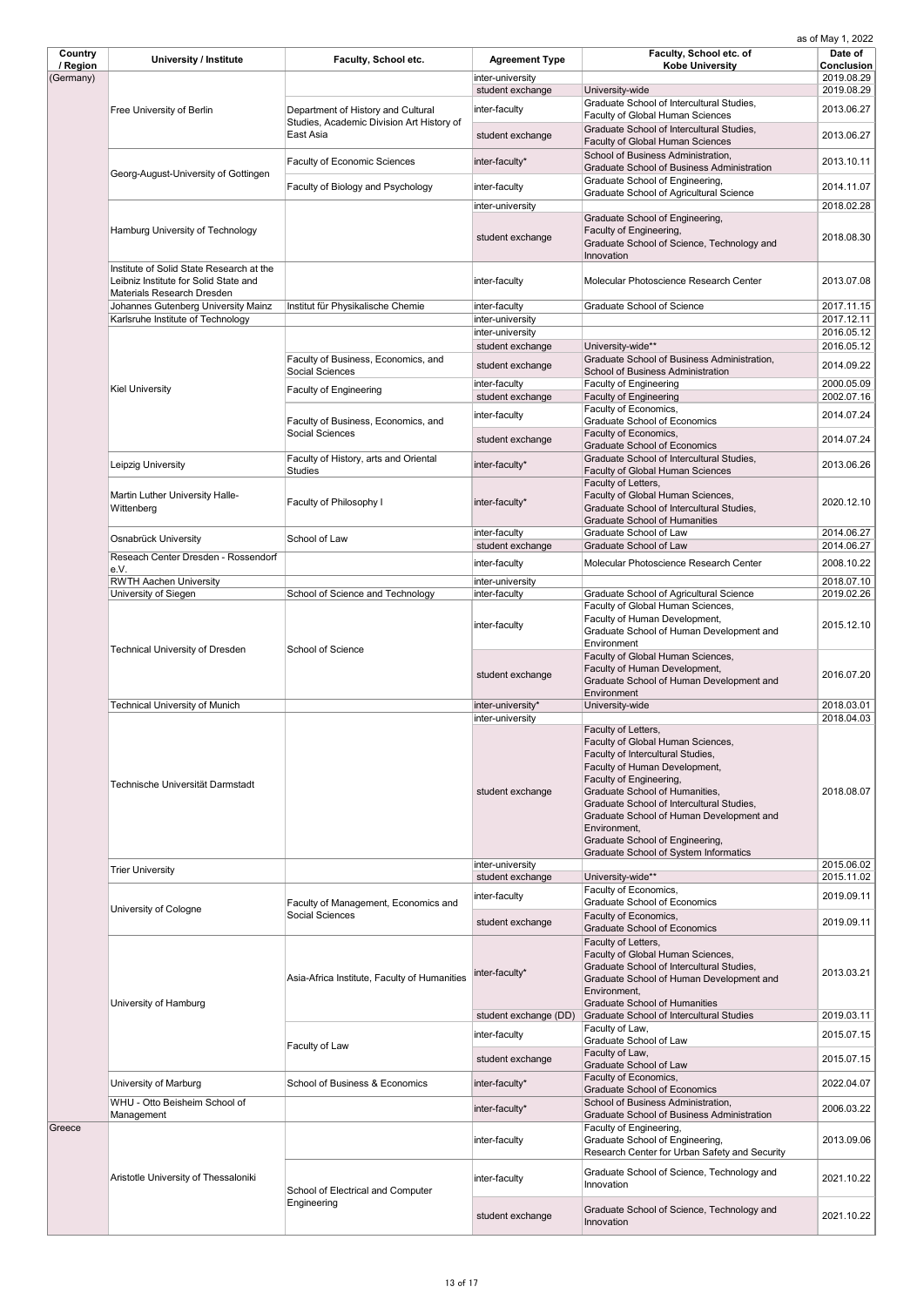| Country<br>/ Region<br>Hungary | <b>University / Institute</b>                                                                 | <b>Faculty, School etc.</b>                                                                                                                                                                                                                   | <b>Agreement Type</b><br>inter-university | Faculty, School etc. of<br><b>Kobe University</b>                                                                                                                                                                                                                                            | Date of<br><b>Conclusion</b><br>2019.12.09 |
|--------------------------------|-----------------------------------------------------------------------------------------------|-----------------------------------------------------------------------------------------------------------------------------------------------------------------------------------------------------------------------------------------------|-------------------------------------------|----------------------------------------------------------------------------------------------------------------------------------------------------------------------------------------------------------------------------------------------------------------------------------------------|--------------------------------------------|
|                                | <b>Corvinus University of Budapest</b>                                                        | Faculty of Social Sciences and<br><b>International Relations</b>                                                                                                                                                                              | student exchange                          | Faculty of Letters,<br>Faculty of Law,<br>Graduate School of Humanities,<br><b>Graduate School of Law</b>                                                                                                                                                                                    | 2019.12.04                                 |
|                                | <b>Eotvos Lorand University</b>                                                               |                                                                                                                                                                                                                                               | inter-university<br>student exchange      | Faculty of Letters,<br>Faculty of Intercultural Studies,<br>Faculty of Global Human Sciences,<br>Faculty of Law,<br>Graduate School of Humanities,<br>Graduate School of Intercultural Studies,<br>Graduate School of Human Development and<br>Environment,<br><b>Graduate School of Law</b> | 2016.11.10<br>2018.04.12                   |
|                                | <b>Budapest Business School</b>                                                               | Faculty of International Management and<br><b>Business (FIMB)</b>                                                                                                                                                                             | inter-university<br>student exchange      | Faculty of Economics,<br>School of Business Administration,<br>Graduate School of Economics,                                                                                                                                                                                                 | 2018.05.30<br>2018.05.30                   |
| Iceland                        | Univesity of Akureyri                                                                         | Faculty of Law                                                                                                                                                                                                                                | inter-faculty*                            | <b>Graduate School of Business Administration</b><br><b>Graduate School of International Cooperation Studies</b>                                                                                                                                                                             | 2020.05.13                                 |
| Ireland                        | <b>Dublin City University</b>                                                                 |                                                                                                                                                                                                                                               | inter-faculty                             | Faculty of Economics,<br><b>Graduate School of Economics</b><br>Faculty of Economics,                                                                                                                                                                                                        | 1992.07.27                                 |
|                                |                                                                                               |                                                                                                                                                                                                                                               | student exchange                          | <b>Graduate School of Economics</b>                                                                                                                                                                                                                                                          | 2002.12.03                                 |
|                                |                                                                                               | J.E. Cairnes School of Business &                                                                                                                                                                                                             | inter-university                          |                                                                                                                                                                                                                                                                                              | 2018.07.31                                 |
|                                | National University of Ireland, Galway                                                        | Economics                                                                                                                                                                                                                                     | student exchange                          | Faculty of Economics,<br>School of Business Administration<br>Faculty of Engineering,                                                                                                                                                                                                        | 2018.07.31                                 |
|                                |                                                                                               | <b>Faculty of Science</b>                                                                                                                                                                                                                     | student exchange                          | Graduate School of Science and Technology                                                                                                                                                                                                                                                    | 2005.12.13                                 |
| Italy                          | <b>Bocconi University</b>                                                                     |                                                                                                                                                                                                                                               | inter-university<br>student exchange      | Faculty of Law,<br>Faculty of Economics,<br>Graduate School of Law,<br><b>Graduate School of Economics</b>                                                                                                                                                                                   | 2015.01.26<br>2015.01.26                   |
|                                | Ca' Foscari University of Venice                                                              |                                                                                                                                                                                                                                               | inter-university<br>student exchange      | University-wide                                                                                                                                                                                                                                                                              | 2021.04.12<br>2021.04.12                   |
|                                |                                                                                               |                                                                                                                                                                                                                                               | faculty exchange                          | University-wide                                                                                                                                                                                                                                                                              | 2016.04.01                                 |
|                                | IASI-CNR(Institute for Systems Analysis<br>and Computer Science-National<br>Research Council) |                                                                                                                                                                                                                                               | inter-faculty                             | <b>Graduate School of System Informatics</b>                                                                                                                                                                                                                                                 | 2022.02.08                                 |
|                                |                                                                                               |                                                                                                                                                                                                                                               | inter-university<br>student exchange      | University-wide                                                                                                                                                                                                                                                                              | 2021.03.16<br>2021.03.16                   |
|                                | University of Bologna                                                                         | Dipartimento di Interpretazione (DIT),<br>Campus di Forlì                                                                                                                                                                                     | inter-faculty                             | Faculty of Global Human Sciences,<br>Faculty of Intercultural Studies,<br><b>Graduate School of Intercultural Studies</b>                                                                                                                                                                    | 2022.03.16                                 |
|                                |                                                                                               |                                                                                                                                                                                                                                               | student exchange                          | Faculty of Global Human Sciences,<br>Faculty of Intercultural Studies,<br><b>Graduate School of Intercultural Studies</b>                                                                                                                                                                    | 2022.03.16                                 |
|                                | University of Florence                                                                        | Department of Industrial Engineering                                                                                                                                                                                                          | inter-faculty                             | <b>Graduate School of Engineering</b>                                                                                                                                                                                                                                                        | 2015.02.19                                 |
|                                |                                                                                               | Department of Private Law and History of                                                                                                                                                                                                      | student exchange                          | <b>Graduate School of Engineering</b>                                                                                                                                                                                                                                                        | 2015.04.23                                 |
|                                | University of Milan                                                                           | Law,<br>Department of Italian and Supranational<br>Public Law,<br>Department of Legal Sciences 'Cesare<br>Becceria',<br>Department of Social and Political                                                                                    | inter-faculty                             | Faculty of Law,<br><b>Graduate School of Law</b>                                                                                                                                                                                                                                             | 2020.07.02                                 |
|                                |                                                                                               | Sciences,<br>Department of International, Legal,<br><b>Historical and Politcal Studies,</b><br>Department of Economics, Management<br>and Quantitative Methods,<br>Department of Language Mediation and<br><b>Intercultural Communication</b> | student exchange                          | Faculty of Law,<br><b>Graduate School of Law</b>                                                                                                                                                                                                                                             | 2020.07.02                                 |
|                                |                                                                                               |                                                                                                                                                                                                                                               | inter-faculty                             | Faculty of Engineering,<br><b>Graduate School of Engineering</b>                                                                                                                                                                                                                             | 2018.01.25                                 |
|                                | University of Milano-Bicocca                                                                  | <b>Department of Materials Science</b>                                                                                                                                                                                                        | student exchange                          | Faculty of Engineering,                                                                                                                                                                                                                                                                      | 2018.01.25                                 |
|                                |                                                                                               |                                                                                                                                                                                                                                               |                                           | <b>Graduate School of Engineering</b><br>Faculty of Law,                                                                                                                                                                                                                                     |                                            |
|                                | University of Naples Federico II                                                              |                                                                                                                                                                                                                                               | inter-faculty<br>inter-faculty            | Graduate School of Law<br>Faculty of Intercultural Studies,                                                                                                                                                                                                                                  | 2015.01.09<br>2016.03.24                   |
|                                |                                                                                               |                                                                                                                                                                                                                                               | inter-faculty                             | <b>Graduate School of Intercultural Studies</b><br>Faculty of Intercultural Studies,<br>Faculty of Global Human Sciences,<br><b>Graduate School of Intercultural Studies</b>                                                                                                                 | 2017.06.21                                 |
|                                | University of Naples "L'Orientale"                                                            |                                                                                                                                                                                                                                               | student exchange                          | Faculty of Intercultural Studies,<br>Faculty of Global Human Sciences,<br><b>Graduate School of Intercultural Studies</b>                                                                                                                                                                    | 2017.06.21                                 |
|                                |                                                                                               |                                                                                                                                                                                                                                               | student exchange (DD)                     | <b>Graduate School of Intercultural Studies</b><br>School of Business Administration,                                                                                                                                                                                                        | 2020.07.01                                 |
|                                | University of Parma                                                                           | <b>Department of Economics</b>                                                                                                                                                                                                                | inter-faculty<br>student exchange         | <b>Graduate School of Business Administration</b><br>School of Business Administration,                                                                                                                                                                                                      | 2013.12.27<br>2013.12.27                   |
|                                |                                                                                               | <b>School of Engineering</b>                                                                                                                                                                                                                  | inter-faculty                             | <b>Graduate School of Business Administration</b><br>Faculty of Engineering,<br>Graduate School of Engineering,                                                                                                                                                                              | 2019.01.28                                 |
|                                | University of Pisa                                                                            | Department of Law                                                                                                                                                                                                                             | inter-faculty                             | <b>Graduate School of System Informatics</b><br>Faculty of Law,<br>Graduate School of Law                                                                                                                                                                                                    | 2021.07.19                                 |
|                                |                                                                                               |                                                                                                                                                                                                                                               | student exchange                          | Faculty of Law,                                                                                                                                                                                                                                                                              | 2021.07.19                                 |
|                                |                                                                                               |                                                                                                                                                                                                                                               | inter-university                          | <b>Graduate School of Law</b>                                                                                                                                                                                                                                                                | 2016.12.20                                 |
|                                | University of Turin                                                                           | Department of Foreign Languages and                                                                                                                                                                                                           | student exchange                          | Faculty of Letters,                                                                                                                                                                                                                                                                          | 2017.1.13                                  |
| Latvia                         | <b>Riga Technical University</b>                                                              | <b>Literatures and Modern Cultures</b>                                                                                                                                                                                                        | inter-university                          | <b>Graduate School of Humanities</b>                                                                                                                                                                                                                                                         | 2015.02.25                                 |
|                                |                                                                                               |                                                                                                                                                                                                                                               |                                           |                                                                                                                                                                                                                                                                                              |                                            |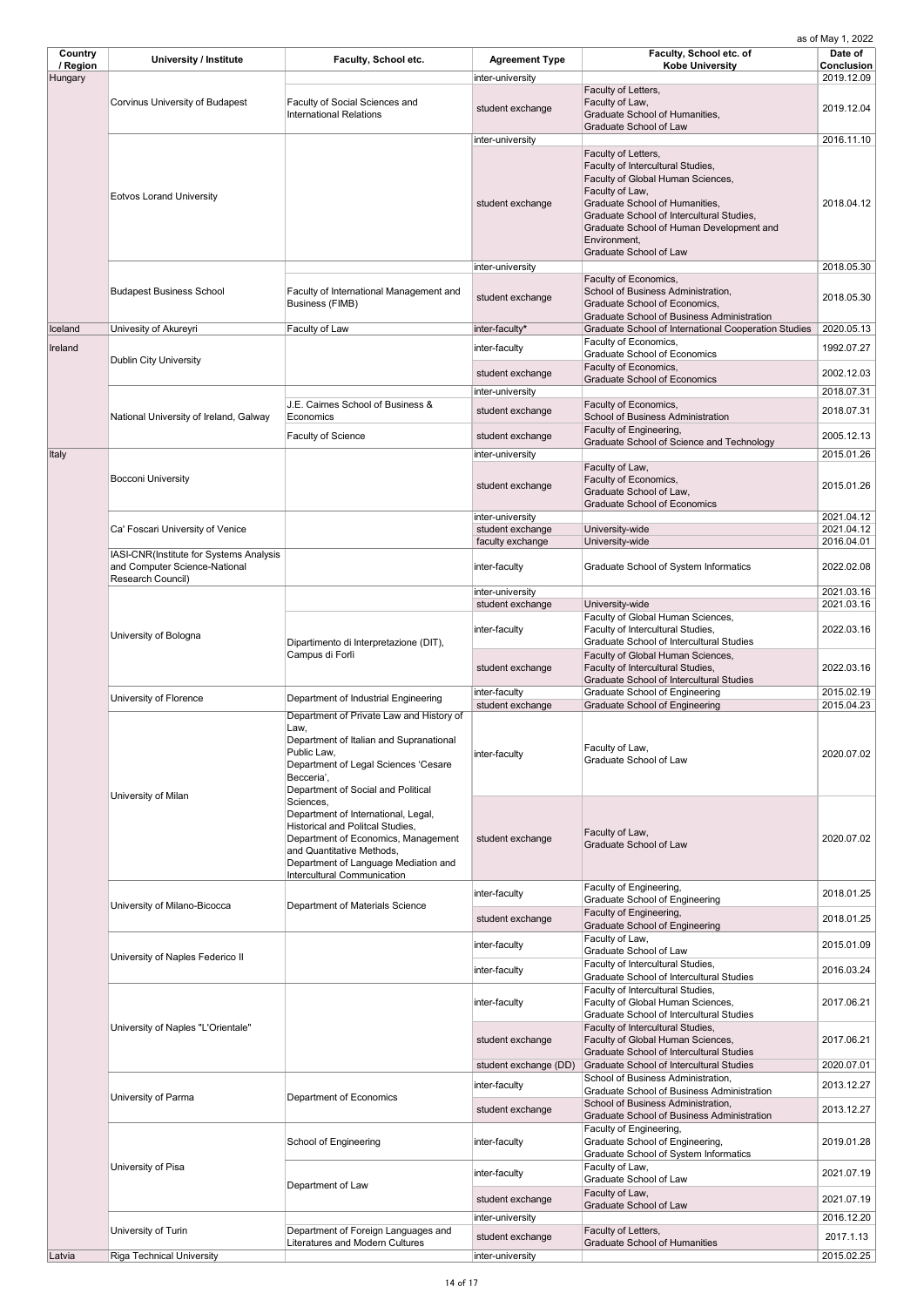| Country<br>/ Region<br>Lithuania | <b>University / Institute</b>                                           | Faculty, School etc.                                                 | <b>Agreement Type</b><br>inter-university | Faculty, School etc. of<br><b>Kobe University</b>                                                                                                                                                           | Date of<br><b>Conclusion</b><br>2016.12.28 |
|----------------------------------|-------------------------------------------------------------------------|----------------------------------------------------------------------|-------------------------------------------|-------------------------------------------------------------------------------------------------------------------------------------------------------------------------------------------------------------|--------------------------------------------|
|                                  | <b>Vilnius Gediminas Technical University</b>                           |                                                                      | student exchange                          | Faculty of Global Human Sciences,<br>Faculty of Engineering,<br>Graduate School of Engineering,<br>Graduate School of Human Development and<br>Environment,<br><b>Graduate School of System Informatics</b> | 2016.12.28                                 |
| Netherlands                      | Leiden University                                                       |                                                                      | inter-university                          |                                                                                                                                                                                                             | 2019.11.04                                 |
|                                  |                                                                         | Tilburg School of Economics and                                      | student exchange                          | University-wide<br>Faculty of Economics,                                                                                                                                                                    | 2020.03.12                                 |
|                                  | <b>Tilburg University</b>                                               | Management                                                           | inter-faculty*                            | <b>Graduate School of Economics</b>                                                                                                                                                                         | 2016.02.25                                 |
|                                  |                                                                         | Groningen Biomolecular Sciences and<br>Biotechnology Institute (GBB) | inter-faculty                             | Graduate School of Engineering,<br><b>Graduate School of Agricultural Science</b><br>Faculty of Economics,<br><b>School of Business Administration</b>                                                      | 2014.12.16                                 |
|                                  | University of Groningen                                                 |                                                                      | inter-faculty                             | Graduate School of Economics,<br><b>Graduate School of Business Administration</b><br>Faculty of Economics,<br><b>School of Business Administration</b>                                                     | 2020.11.11                                 |
|                                  |                                                                         |                                                                      | student exchange                          | Graduate School of Economics,<br><b>Graduate School of Business Administration</b>                                                                                                                          | 2020.11.11                                 |
| Norway                           | Norwegian School of Economics and<br><b>Business Administration</b>     |                                                                      | inter-faculty*                            | <b>Graduate School of Business Administration</b>                                                                                                                                                           | 2004.12.24                                 |
|                                  | Oslo Metropolitan University                                            | Faculty of Education and International                               | inter-faculty                             | Graduate School of Human Development and                                                                                                                                                                    | 2013.03.15                                 |
|                                  |                                                                         | <b>Studies</b>                                                       | inter-faculty                             | Environment<br>Graduate School of Intercultural Studies,<br><b>Faculty of Global Human Sciences</b>                                                                                                         | 2015.10.09                                 |
|                                  | University of Bergen                                                    | <b>Faculty of Humanities</b>                                         | student exchange                          | Graduate School of Intercultural Studies,<br><b>Faculty of Global Human Sciences</b>                                                                                                                        | 2015.10.09                                 |
|                                  |                                                                         | <b>Faculty of Mathematics and Natural</b><br><b>Sciences</b>         | inter-faculty                             | Graduate School of System Informatics,<br>Education Center on Computational Science and<br>Engineering                                                                                                      | 2016.06.02                                 |
|                                  | University of Oslo                                                      |                                                                      | student exchange                          | <b>Graduate School of System Informatics</b>                                                                                                                                                                | 2017.09.21                                 |
|                                  |                                                                         | Department of Economics                                              | inter-faculty                             | Faculty of Economics,<br><b>Graduate School of Economics</b>                                                                                                                                                | 2022.03.28                                 |
| Poland                           | Adam Mickiewicz University in Poznan                                    |                                                                      | inter-university                          |                                                                                                                                                                                                             | 2016.10.26                                 |
|                                  | <b>Nicolaus Copernicus University</b>                                   |                                                                      | inter-university                          |                                                                                                                                                                                                             | 2021.07.28                                 |
|                                  |                                                                         |                                                                      | student exchange                          | University-wide<br>Faculty of Economics,                                                                                                                                                                    | 2017.05.31                                 |
|                                  | University of Gdańsk                                                    | <b>Faculty of Economics</b>                                          | inter-faculty                             | <b>Graduate School of Economics</b><br>Faculty of Economics,                                                                                                                                                | 2014.07.22                                 |
|                                  |                                                                         |                                                                      | student exchange                          | <b>Graduate School of Economics</b>                                                                                                                                                                         | 2014.07.22                                 |
|                                  |                                                                         |                                                                      | inter-university                          |                                                                                                                                                                                                             | 2013.10.10                                 |
|                                  |                                                                         | <b>Faculty of Philosophy</b>                                         | student exchange                          | University-wide<br>Faculty of Letters,                                                                                                                                                                      | 2013.10.10                                 |
|                                  | Jagiellonian University                                                 |                                                                      | inter-faculty                             | <b>Graduate School of Humanities</b>                                                                                                                                                                        | 2012.07.27                                 |
|                                  |                                                                         |                                                                      | student exchange                          | Faculty of Letters,                                                                                                                                                                                         | 2012.07.27                                 |
|                                  |                                                                         | <b>European Studies</b>                                              | student exchange (DD)                     | <b>Graduate School of Humanities</b><br><b>Graduate School of Law</b>                                                                                                                                       | 2018.07.19                                 |
|                                  |                                                                         |                                                                      | inter-university                          |                                                                                                                                                                                                             | 2013.10.09                                 |
|                                  | University of Warsaw                                                    | <b>Faculty of Oriental Studies</b>                                   | student exchange                          | Faculty of Letters,<br>Graduate School of Humanities,<br>Graduate School of Intercultural Studies,<br><b>Faculty of Global Human Sciences</b>                                                               | 2013.10.24                                 |
|                                  | <b>Warsaw School of Economics</b>                                       |                                                                      | inter-faculty                             | Faculty of Economics,<br><b>Graduate School of Economics</b>                                                                                                                                                | 2017.06.27                                 |
|                                  |                                                                         |                                                                      | student exchange                          | Faculty of Economics,<br><b>Graduate School of Economics</b>                                                                                                                                                | 2017.06.27                                 |
| Portugal                         |                                                                         |                                                                      | inter-university                          |                                                                                                                                                                                                             | 2022.01.14                                 |
|                                  | University of Coimbra                                                   | <b>Faculty of Economics</b>                                          | inter-faculty                             | Faculty of Law,<br>Graduate School of Law                                                                                                                                                                   | 2010.11.01                                 |
|                                  |                                                                         |                                                                      | student exchange                          | Faculty of Law,<br><b>Graduate School of Law</b>                                                                                                                                                            | 2010.11.01                                 |
| Romania                          |                                                                         |                                                                      | inter-university                          |                                                                                                                                                                                                             | 1998.11.18                                 |
|                                  |                                                                         | Faculty of Political, Administrative and                             | student exchange                          | Faculty of Global Human Sciences,                                                                                                                                                                           | 2016.05.24                                 |
|                                  | Babeş-Bolyai University                                                 | <b>Communication Sciences</b><br><b>Faculty of Letters</b>           | student exchange                          | <b>Graduate School of Intercultural Studies</b><br><b>Faculty of Global Human Sciences</b>                                                                                                                  | 2003.06.19                                 |
|                                  |                                                                         |                                                                      |                                           | Faculty of Economics,                                                                                                                                                                                       |                                            |
|                                  |                                                                         | <b>Faculty of Business</b>                                           | student exchange                          | <b>Graduate School of Economics</b>                                                                                                                                                                         | 2016.01.05                                 |
|                                  | Dimitrie Cantemir Christian University                                  | Faculty of Foreign Languages and<br>Literatures                      | inter-faculty                             | Faculty of Letters,<br><b>Graduate School of Humanities</b><br>Faculty of Letters,                                                                                                                          | 2018.03.20                                 |
|                                  |                                                                         |                                                                      | student exchange                          | <b>Graduate School of Humanities</b>                                                                                                                                                                        | 2018.03.20                                 |
|                                  |                                                                         |                                                                      | inter-university                          |                                                                                                                                                                                                             | 2016.12.15                                 |
|                                  | <b>University of Bucharest</b>                                          | Japanese Language Department, Faculty<br>for Foreign Languages       | student exchange                          | Graduate School of Humanities,<br><b>Faculty of Letters</b>                                                                                                                                                 | 2016.12.15                                 |
| Russia                           | Lomonosov Moscow State University<br><b>Russian Academy of Sciences</b> | <b>Prokhorov General Physics Institute</b>                           | inter-university<br>inter-faculty         | Molecular Photoscience Research Center                                                                                                                                                                      | 2020.08.26<br>2018.12.13                   |
|                                  | Saint Petersburg State University                                       |                                                                      | inter-university                          |                                                                                                                                                                                                             | 2021.09.27                                 |
|                                  |                                                                         |                                                                      | student exchange<br>inter-university      | University-wide                                                                                                                                                                                             | 2021.09.27<br>2018.06.08                   |
|                                  | <b>Ural Federal University</b>                                          |                                                                      | student exchange                          | Faculty of Intercultural Studies,<br>Faculty of Global Human Sciences,<br>Facutly of Law,<br>Graduate School of Intercultural Studies,                                                                      | 2018.10.17                                 |
| Serbia                           |                                                                         |                                                                      | inter-university                          | <b>Graduate School of Law</b>                                                                                                                                                                               | 2017.06.19                                 |
|                                  |                                                                         |                                                                      |                                           | Faculty of Letters,<br>Faculty of Global Human Sciences,                                                                                                                                                    |                                            |
|                                  | University of Belgrade                                                  |                                                                      | student exchange                          | Faculty of Law,<br>Graduate School of Humanities,<br>Graduate School of Intercultural Studies,<br>Graduate School of Law                                                                                    | 2020.08.19                                 |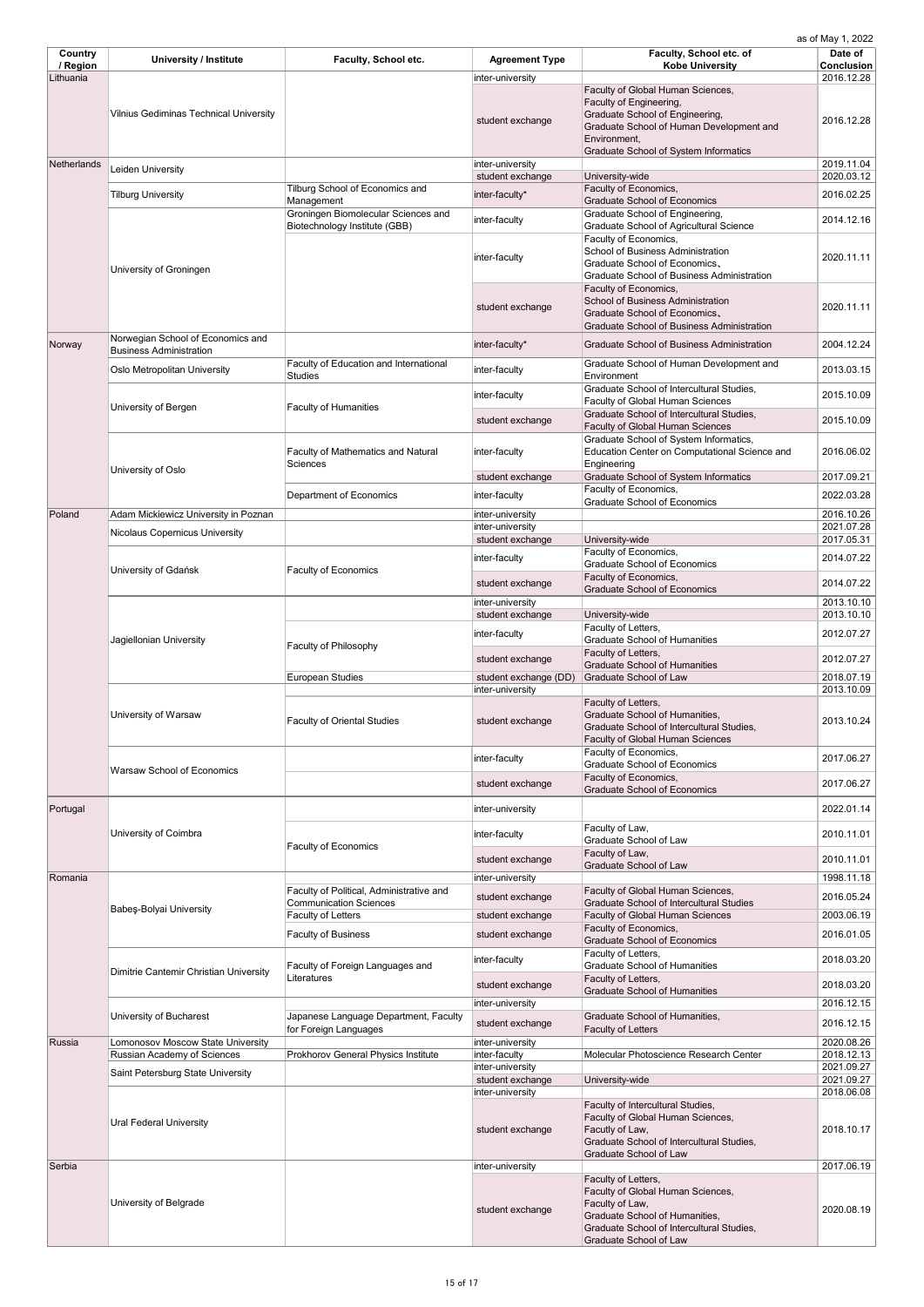| <b>Country</b><br>/ Region | <b>University / Institute</b>                   | <b>Faculty, School etc.</b>                                                      | <b>Agreement Type</b>                | Faculty, School etc. of<br><b>Kobe University</b>                                                                                                                                                                                                                                                                                                                                                                                                                                                   | Date of<br><b>Conclusion</b> |
|----------------------------|-------------------------------------------------|----------------------------------------------------------------------------------|--------------------------------------|-----------------------------------------------------------------------------------------------------------------------------------------------------------------------------------------------------------------------------------------------------------------------------------------------------------------------------------------------------------------------------------------------------------------------------------------------------------------------------------------------------|------------------------------|
| Slovak                     |                                                 |                                                                                  | inter-university                     |                                                                                                                                                                                                                                                                                                                                                                                                                                                                                                     | 2017.05.23                   |
| Republic                   | <b>Comenius University</b>                      |                                                                                  | student exchange                     | Graduate School of Humanities,<br>Faculty of Letters,<br>Graduate School of Intercultural Studies,<br>Graduate School of Human Development and<br>Environment,<br>Faculty of Global Human Sciences,<br>Graduate School of Law,<br>Faculty of Law,<br>Graduate School of Business Administration,<br>School of Business Administration,<br>Graduate School of Medicine,<br>School of Medicine,<br>Graduate School of System Informatics,<br>Graduate School of Science, Technology and<br>Innovation | 2020.03.03                   |
| Slovenia                   | University of Ljubljana                         |                                                                                  | inter-university                     |                                                                                                                                                                                                                                                                                                                                                                                                                                                                                                     | 2016.06.24                   |
|                            | University of Maribor                           | <b>Faculty of Electrical Engineering and</b><br><b>Computer Science</b>          | inter-faculty                        | Faculty of Engineering,<br>Graduate School of Engineering,<br>Graduate School of System Informatics                                                                                                                                                                                                                                                                                                                                                                                                 | 2019.03.29                   |
|                            |                                                 |                                                                                  | student exchange                     | Faculty of Engineering,<br>Graduate School of Engineering,<br><b>Graduate School of System Informatics</b>                                                                                                                                                                                                                                                                                                                                                                                          | 2019.03.29                   |
| Spain                      | Barcelona Centre for International<br>Affairs   |                                                                                  | inter-faculty                        | <b>Graduate School of Intercultural Studies</b>                                                                                                                                                                                                                                                                                                                                                                                                                                                     | 2015.02.23                   |
|                            | Autonomous University of Barcelona              | Faculty of Translation and Interpreting and<br>Graduate School of (Department of | inter-faculty                        | Faculty of Global Human Sciences,<br><b>Graduate School of Intercultural Studies</b>                                                                                                                                                                                                                                                                                                                                                                                                                | 2013.09.25                   |
|                            |                                                 | Translation and Interpreting)                                                    | student exchange                     | Faculty of Global Human Sciences,<br><b>Graduate School of Intercultural Studies</b>                                                                                                                                                                                                                                                                                                                                                                                                                | 2013.09.25                   |
|                            |                                                 | <b>Engineering School</b>                                                        | inter-faculty                        | <b>Graduate School of System Informatics</b>                                                                                                                                                                                                                                                                                                                                                                                                                                                        | 2017.04.27                   |
|                            | Pompeu Fabra University                         |                                                                                  | inter-university<br>student exchange | Graduate School of Humanities,<br>Faculty of Letters,<br>Graduate School of Intercultural Studies,<br><b>Faculty of Global Human Sciences</b>                                                                                                                                                                                                                                                                                                                                                       | 2020.02.21<br>2020.02.21     |
|                            |                                                 |                                                                                  | inter-university                     |                                                                                                                                                                                                                                                                                                                                                                                                                                                                                                     | 2016.09.30                   |
|                            | University of Barcelona                         |                                                                                  | student exchange                     | University-wide**<br>Faculty of Economics,                                                                                                                                                                                                                                                                                                                                                                                                                                                          | 2016.09.30                   |
|                            |                                                 | <b>Faculty of Economics and Business</b>                                         | inter-faculty*                       | <b>Graduate School of Economics</b>                                                                                                                                                                                                                                                                                                                                                                                                                                                                 | 2014.09.15                   |
| Sweden                     |                                                 |                                                                                  | inter-university                     |                                                                                                                                                                                                                                                                                                                                                                                                                                                                                                     | 2021.04.05                   |
|                            | Linköping University                            | <b>Faculty of Science and Engineering</b>                                        | student exchange                     | Faculty of Engineering,<br>Graduate School of Engineering,<br><b>Graduate School of System Informatics</b>                                                                                                                                                                                                                                                                                                                                                                                          | 2021.04.06                   |
|                            | University of Gothenburg                        | School of Business, Economics and Law                                            | inter-faculty*                       | <b>Graduate School of Business Administration,</b><br><b>School of Business Administration</b>                                                                                                                                                                                                                                                                                                                                                                                                      | 2006.08.05                   |
|                            | World Maritime University /IMO                  |                                                                                  | inter-university                     |                                                                                                                                                                                                                                                                                                                                                                                                                                                                                                     | 2003.10.01                   |
| Switzerland                | University of Basel                             |                                                                                  | inter-university<br>student exchange | University-wide                                                                                                                                                                                                                                                                                                                                                                                                                                                                                     | 2017.07.27<br>2017.09.07     |
| <b>UK</b>                  |                                                 | <b>Cardiff Business School</b>                                                   | inter-faculty                        | Graduate School of Business Administration,<br><b>School of Business Administration</b>                                                                                                                                                                                                                                                                                                                                                                                                             | 2004.03.11                   |
|                            | <b>Cardiff University</b>                       | <b>Cardiff Business School,</b><br>(School of Modern Languages)                  | student exchange                     | Graduate School of Business Administration,<br><b>School of Business Administration</b>                                                                                                                                                                                                                                                                                                                                                                                                             | 2020.02.12                   |
|                            | Institute of Education, University of<br>London |                                                                                  | inter-faculty                        | Graduate School of Human Development and<br>Environment                                                                                                                                                                                                                                                                                                                                                                                                                                             | 2015.07.06                   |
|                            | Queen Mary, University of London                | School of Law                                                                    | inter-faculty                        | <b>Graduate School of Law</b>                                                                                                                                                                                                                                                                                                                                                                                                                                                                       | 2017.01.23                   |
|                            |                                                 |                                                                                  | student exchange                     | <b>Graduate School of Law</b>                                                                                                                                                                                                                                                                                                                                                                                                                                                                       | 2017.01.23                   |

| <b>Robert Gordon University</b>         |                                                                | inter-faculty         | <b>Graduate School of Maritime Sciences</b>                                                                                                                                                                                                                  | 2018.06.06 |
|-----------------------------------------|----------------------------------------------------------------|-----------------------|--------------------------------------------------------------------------------------------------------------------------------------------------------------------------------------------------------------------------------------------------------------|------------|
| School of Oriental and African Studies, |                                                                | inter-university      |                                                                                                                                                                                                                                                              | 2017.03.30 |
| University of London                    |                                                                | student exchange      | University-wide                                                                                                                                                                                                                                              | 2017.03.30 |
|                                         |                                                                | student exchange (DD) | Graduate School of International Cooperation Studies                                                                                                                                                                                                         | 2009.09.07 |
|                                         |                                                                | inter-university      |                                                                                                                                                                                                                                                              | 2013.03.25 |
| The University of Dundee                |                                                                | student exchange      | Faculty of Law,<br><b>Graduate School of Law</b>                                                                                                                                                                                                             | 2017.06.19 |
|                                         |                                                                | inter-university      |                                                                                                                                                                                                                                                              | 1989.02.24 |
| The University of Sheffield             |                                                                | student exchange      | <b>Faculty of Global Human Sciences</b>                                                                                                                                                                                                                      | 2000.10.17 |
|                                         | <b>Management School</b>                                       | student exchange (DD) | <b>Graduate School of Business Administration</b>                                                                                                                                                                                                            | 2016.11.29 |
|                                         |                                                                | inter-university      |                                                                                                                                                                                                                                                              | 1999.10.28 |
| University of Birmingham                |                                                                | student exchange      | Faculty of Global Human Sciences,<br>Faculty of Intercultural Studies,<br>Faculty of Letters,<br>Graduate School of Intercultural Studies,<br><b>Graduate School of Humanities</b>                                                                           | 2019.02.20 |
| University of East Anglia               | School of International Development                            | inter-faculty (DD)    | Graduate School of International Cooperation Studies                                                                                                                                                                                                         | 2021.02.28 |
|                                         |                                                                | inter-university      |                                                                                                                                                                                                                                                              | 2001.04.03 |
|                                         |                                                                | student exchange (DD) | <b>Graduate School of Economics</b>                                                                                                                                                                                                                          | 2018.03.20 |
|                                         |                                                                | student exchange (DD) | <b>Graduate School of Law</b>                                                                                                                                                                                                                                | 2018.03.05 |
| <b>University of Essex</b>              | Faculty of Humanities and Faculty of<br><b>Social Sciences</b> | student exchange      | Faculty of Letters,<br>Faculty of Law,<br>Faculty of Economics,<br>Faculty of Global Human Sciences,<br><b>Graduate School of Humanities,</b><br>Graduate School of Intercultural Studies,<br>Graduate School of Law,<br><b>Graduate School of Economics</b> | 2017.02.24 |
| University of Glasgow                   |                                                                | inter-university      |                                                                                                                                                                                                                                                              | 1999.08.10 |
|                                         |                                                                | inter-university      |                                                                                                                                                                                                                                                              | 2016.02.25 |
| University of Kent                      |                                                                | student exchange      | Faculty of Intercultural Studies,<br>Faculty of Law,<br>Faculty of Economics,<br>Graduate School of Intercultural Studies,<br>Graduate School of Law,<br>Graduate School of Economics,<br><b>Faculty of Global Human Sciences</b>                            | 2016.02.25 |